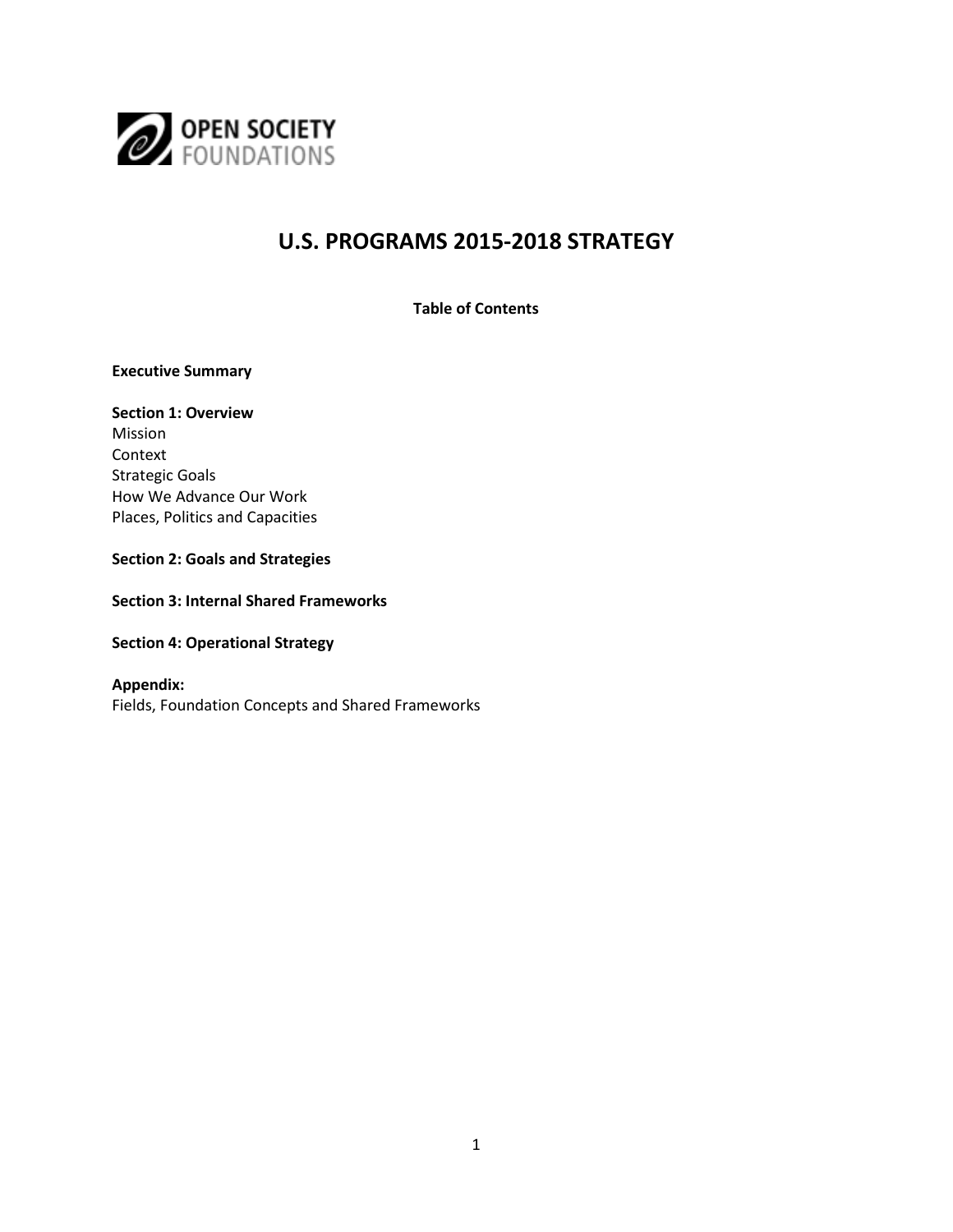# **Executive Summary: U.S. Programs 2015-2018 Strategy**

In revisiting the United States' approach to "the war on terror," President Obama has emphasized that this nation must remain "an open society." In the coming years, the nation faces profound shifts that threaten this aspiration. These include the expanded influence of the private sector in public affairs, growing economic inequality that reinforces the marginalization of racial and other minorities, increasingly paralyzed government institutions (especially at the federal level), and fundamental challenges to fact-based discourse.

The 2015-2018 U.S. Programs Strategic Plan, which has been approved by the U.S. Programs Advisory Board, sets forth a significant set of objectives and strategies to address these challenges. It builds on the comprehensive reviews undertaken by the U.S. Programs Advisory Board at the request of George Soros in recent years and the refinement of approach and organizational structure U.S. Programs has undertaken in the past two. In addition to the refinement of its substantive goals, the Plan proposes that U.S. Programs continue to expand its close working relationship with the Open Society Policy Center, further our focus on our anchor and core grantees (expected to be approximately 15% of our budget), explore more extensive use of social impact investing and collaboration with international components of the Open Society Foundations, and retain our commitment to balancing strategy with opportunism (reflected in the USP Opportunities Fund which will constitute 20-25% of our budget).

Recognizing that the upcoming four years will include seminal events ranging from the next Presidential election to the withdrawal of American troops from Afghanistan, U.S. Programs will organize our efforts around the following four goals:

**A more inclusive and accountable American democracy**. Over the next four years, we will enlarge and protect the electorate through reform of voting practices in the post-Shelby era, begin to change campaign finance jurisprudence, preserve how the internet and new media models can further the free flow of information required by a healthy democracy, and take steps, particularly in select localities, to engage citizens in their democracy beyond voting;

**A fair criminal justice system.** Over the next four years we will continue to reduce mass incarceration and further challenge harsh punishment such as the death penalty and build on promising movements in drug policy reform by promoting a health-centered approach to drug use and addiction;

**Full political, economic, and civic participation of communities of color and immigrants.** Over the next four years we will work to secure comprehensive immigration reform and aggressive Executive action to end harsh enforcement policies, reduce the racial wealth gap, address barriers to quality educational opportunities for children of color by reforming school discipline policy, and strengthen the field of racial justice by increasing institutional effectiveness and changing the narrative about race in this country;

**Equitable economic growth.** Over the next four years, we will take our first steps related to this new goal, including supporting localities seeking to create inclusive economic development, continuing our work to understand the implications of technological change on jobs, and providing opportunistic support toward relevant efforts such as those to increase the minimum wage. This new goal offers an opportunity for us to better coordinate our existing work, such as that to promote housing and credit reform and to connect people with criminal records to employment opportunities.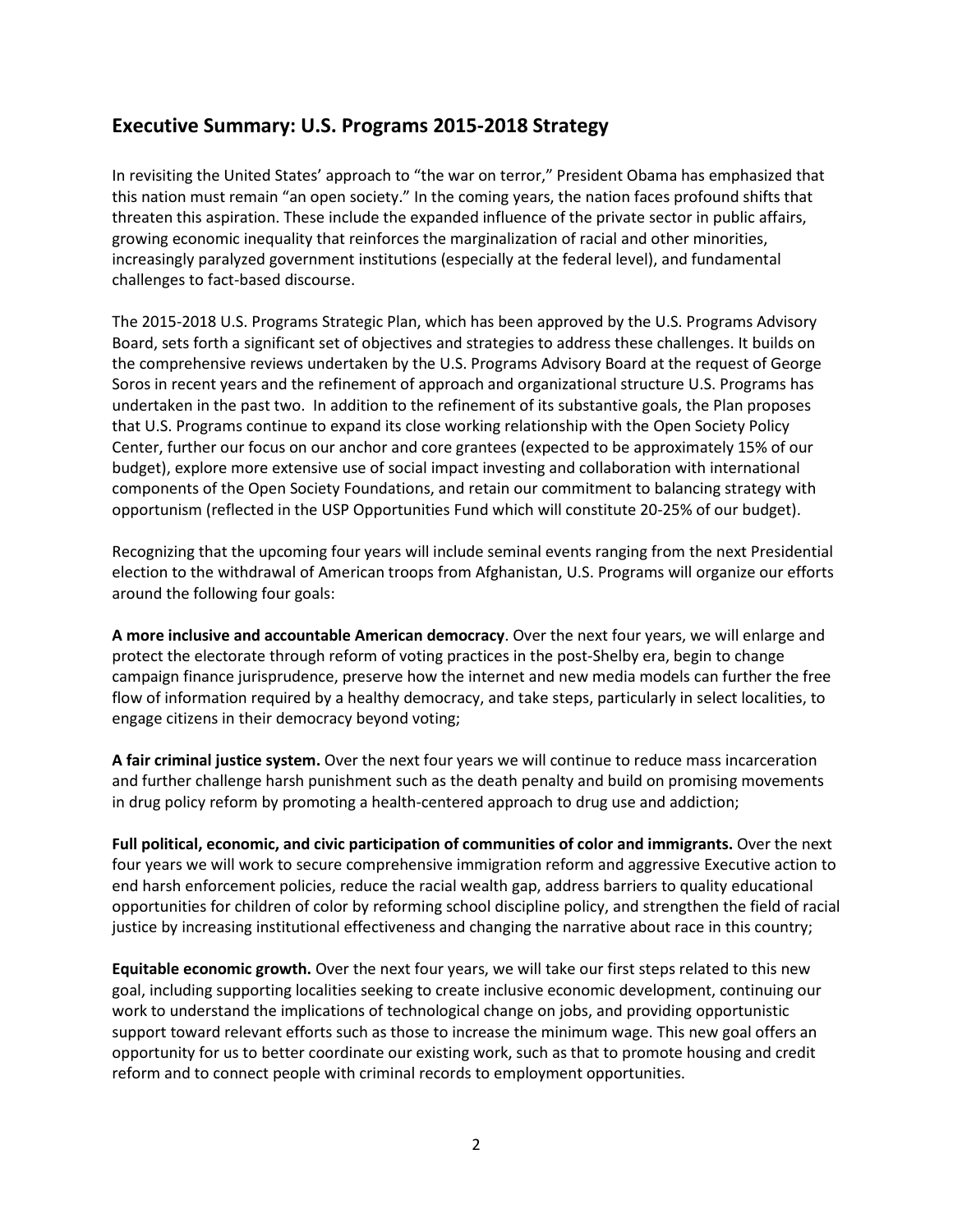From 2015-2018, U.S. Programs will also focus on two cross-cutting efforts. The first involves a concentrated effort to address distortions in American democracy by seizing the demographic, advocacy, and electoral opportunities presented by the year 2020 in select states. The second builds upon our commitment to local places, recognized in our fifteen-year effort in Baltimore, Maryland, and our recently launched Open Places Initiatives focused in Buffalo, New York, San Diego, California, and Puerto Rico. In addition, the proposed strategy includes the next steps toward refining the operations of U.S. Programs, including further streamlining our grant-making processes, building a work culture that reflects our values, enhancing our capacity to measure the impact of our work, and orienting our fiscal and human resources in ways that enable us to be nimble and opportunistic.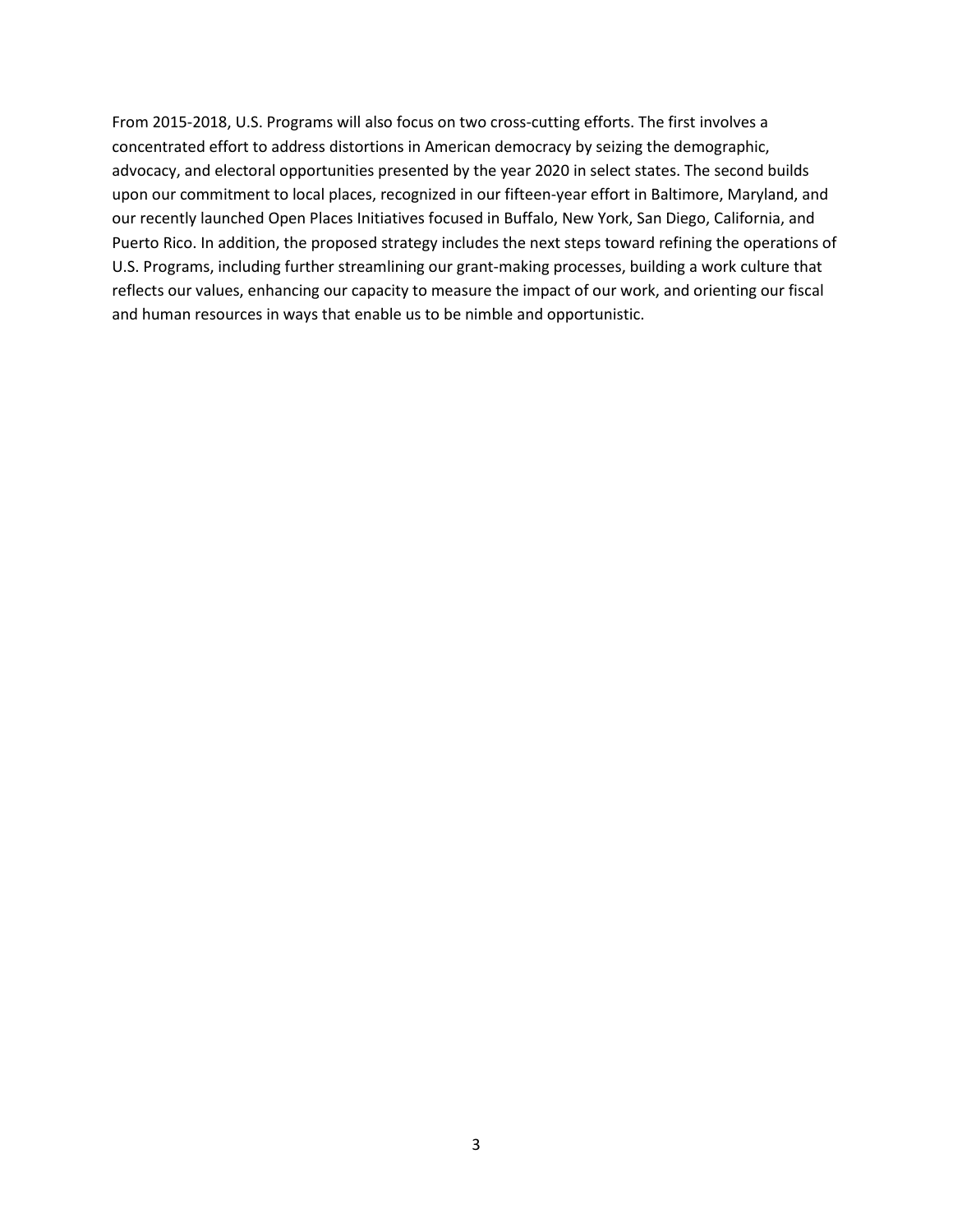# **Part One: Overview**

#### **MISSION**

Our founder has emphasized that an open society is an imperfect one that holds itself open to improvement. This is true of the United States. While the United States has served as a beacon for democracy to many, there are significant and fundamental challenges to the full participation by all who live here in the nation's civic, political, and economic life. As part of a global network of foundations committed to local knowledge and national expertise, U.S. Programs embraces OSF's overall mission and is committed to building a vibrant, democratic, inclusive, and a more just society in the United States. With the understanding that we operate with imperfect knowledge and that we must adjust our approaches as events dictate, U.S. Programs works to address the challenges that place these aspirations at peril and to seize the opportunities for their fulfillment.

#### **CONTEXT/LANDSCAPE ANALYSIS**

U.S. Programs recognizes that our aspirations of a meaningful, participatory, and inclusive democracy are affected by current fundamental challenges and opportunities, among them:

The increasing private influence over the public sphere, as reflected in the outsized role of money in politics and exacerbated by growing regulatory capture and economic inequality;

The growing challenges to full and effective participation, representation, and debate, illustrated by the perils of hyper-partisan redistricting, voter suppression, increased polarization, and few opportunities for citizen engagement;

The potential significance of the New American Majority even as racial barriers remain highly relevant, demonstrated in the short run by the growing influence of immigrants and over the longer term by the ways in which key conduits for opportunity like schools and civic institutions respond to the nation's growing diversity;

The impact of new technology on democratic practice and the structure of work in the future, the challenges and opportunities presented by "big data" for equal opportunity and justice, including the right to privacy, and the importance of high-quality journalism for a functioning open society;

The rapid growth of a "security state" characterized by the outsized influence and secrecy of the defense and intelligence sector, and its impact on rights at home and abroad;

The contested role and ability of government, which ranges from long-term challenges to its fiscal viability at all levels, to more specific questions about its capacity to effectively deliver services, set the rules of the road in diverse fields, and protect the rule of law, individual rights and liberties; and

The extreme marginalization of certain vulnerable populations, as the impact of excessive incarceration and harsh punishment erodes basic individual rights and challenges long-held notions about upward mobility, redemption, and full participation in American society.

While we may not choose to tackle each of these challenges in our work, awareness of them informs how we understand the context in which we operate and the ways in which these challenges are interrelated. It also enables us to appreciate and support the work of our peers.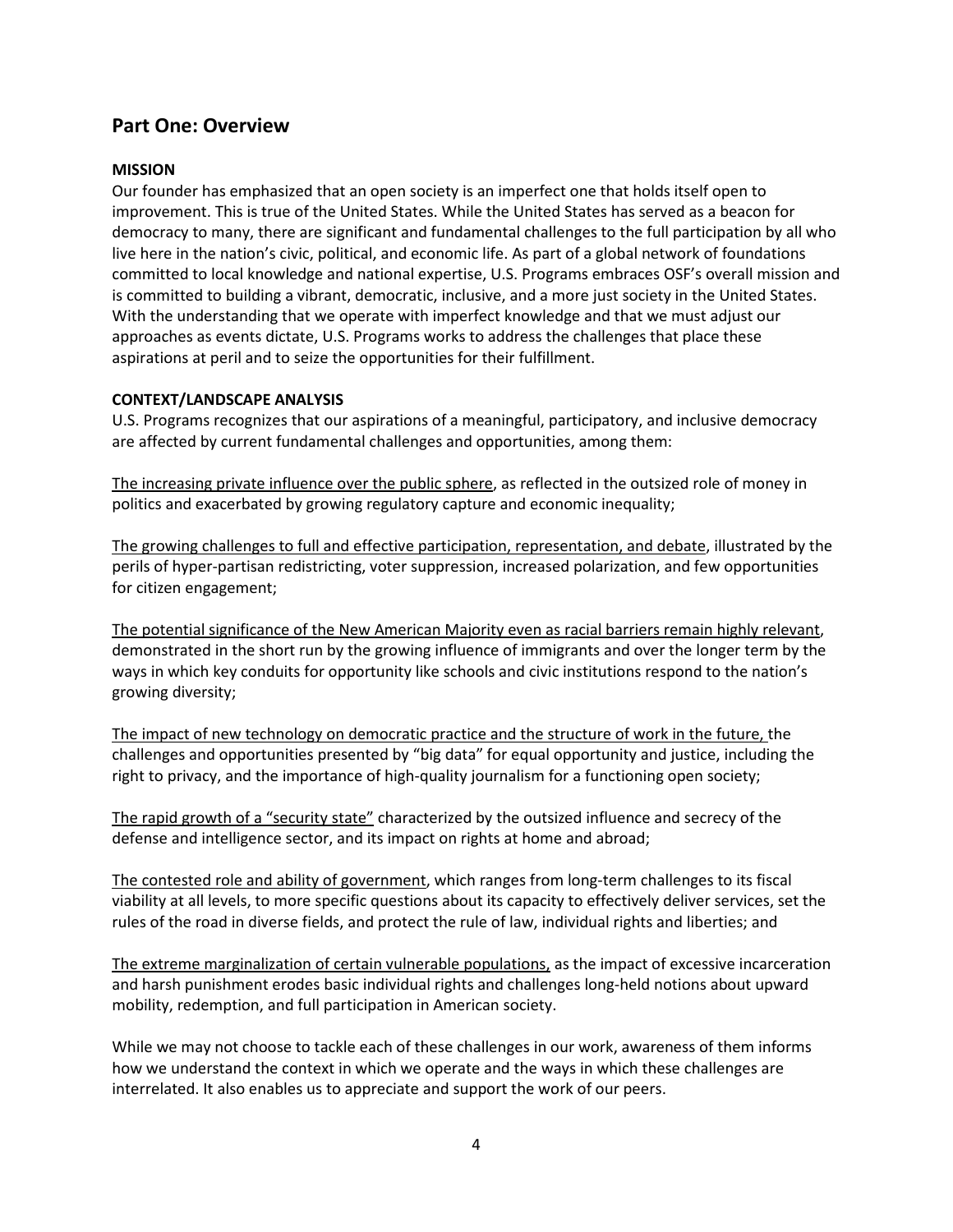#### **STRATEGIC GOALS**

The following four goals form the scaffolding of U.S. Programs' work:

- 1. An American democracy strengthened through greater inclusion, participation and accountability.
- 2. A fair criminal justice system that uses punishment appropriately, does not rely on incarceration to address issues of poverty, mental illness and drug addiction, and promotes community safety and well-being.
- 3. Full political, economic, and civic participation of immigrants and communities of color achieved by dismantling the barriers and strengthening the conduits to opportunity.
- 4. An economy governed by policies at the local and national level that promote equitable growth, high road development, and the just redistribution of resources.

#### **HOW WE ADVANCE OUR WORK**

 $\overline{\phantom{a}}$ 

Before setting forth specific objectives and strategies in the next section, we note four points about how we further our objectives as an organization that is primarily a grant making one.

Anchors and Civic Core: We have developed a roster of multi-issue organizations which we view as "anchors" because they are involved in virtually all areas of our concern, they are amongst the largest of our grantees, and we pursue a different relationship with them. We seek to provide them with multiyear, general operating support since they are effectively proxies of ours. We currently have ten anchors and expect that these will comprise between [1](#page-4-0)5-20% of our budget in each of the next four years.<sup>1</sup> In that period, we will assess and, as appropriate, change this set of institutions as our work and external conditions evolve. We also have a small, sharply-focused portfolio of grassroots and multi-issue organizations that we title "civic core." These reach key constituencies to catalyze nonpartisan political engagement in ways that make significant contributions to the advancement of multiple open society priorities, including expanding democracy, economic opportunity, immigrants' rights, and justice system reform.

USP Opportunities Fund: Even as we set out strategies for the next four years, we are aware that many issues will arise that we cannot anticipate but where an immediate infusion of funds can significantly advance our goals. Building on our successful experience in 2013-2014 with the Reserve Fund (which we are retitling "USP Opportunities Fund"), we will continue to devote 20-25% of our budget to this opportunistic capacity.

An Expanded Tool Kit: In the coming four years, U.S. Programs will expand the tools we use to advance our goals beyond the grant-making, strategic communications, commissioned research, field convenings, and fellowships that have been its historic mainstays.<sup>[2](#page-4-1)</sup> Based on a process we are undertaking with SEDF, we intend to use social impact investing to support geographic areas we

<span id="page-4-0"></span> $1$  Our current anchor organizations are: ACLU, Advancement Project, American Constitution Society, Brennan Center for Justice, Center for American Progress, Center for Community Change, Center on Budget and Policy Priorities, Drug Policy Alliance, Leadership Conference on Civil and Human Rights, and the NAACP.

<span id="page-4-1"></span><sup>&</sup>lt;sup>2</sup> USP anticipates running three fellowship programs from 2015-2018: Justice Fellows, Baltimore Community Fellows, and one to be determined for thinkers on economic growth strategies. The Black Male Achievement Fellowship will spin off with the Campaign for Black Male Achievement at the close of January 2014.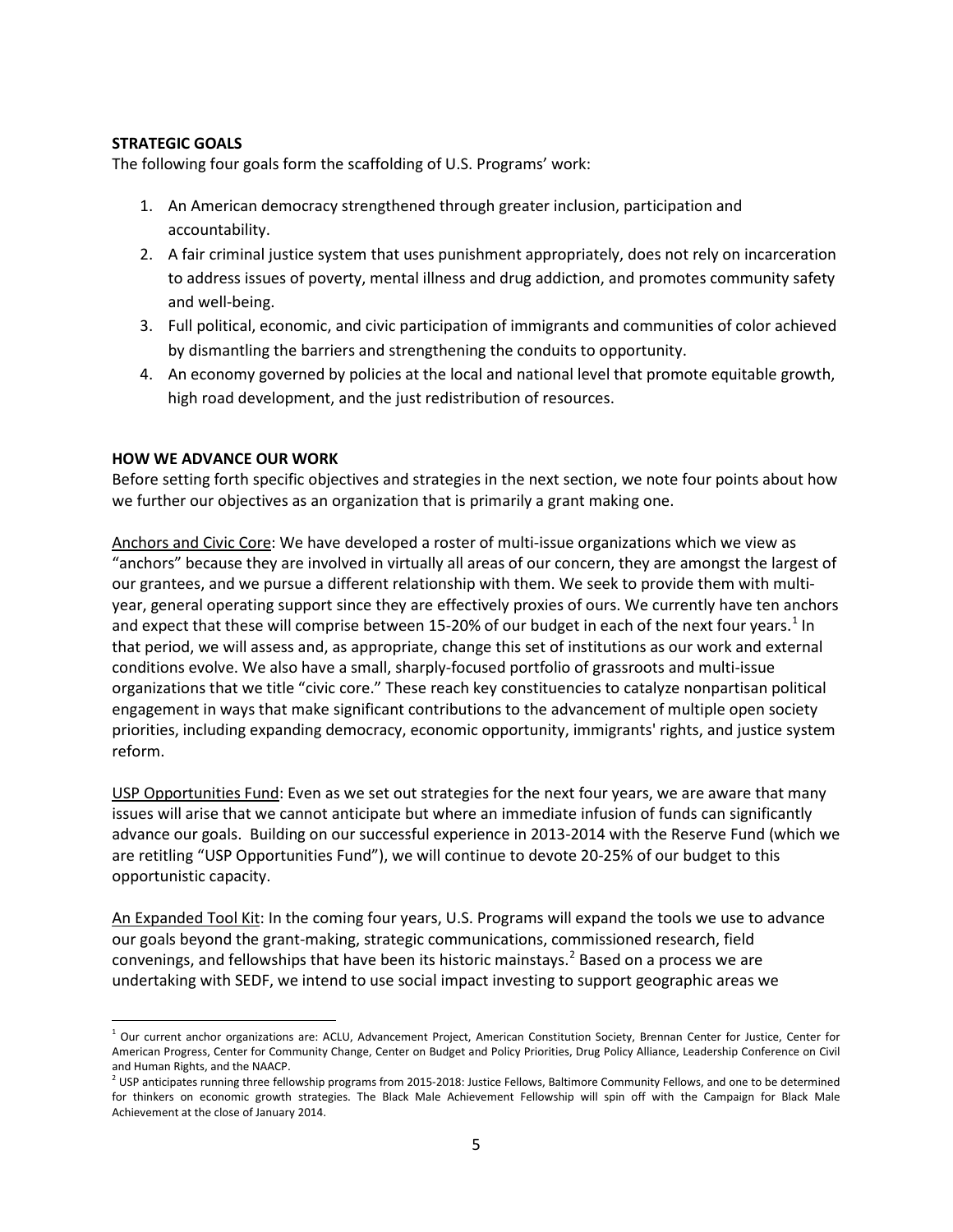prioritize, initiatives we believe hold promise, and organizations that may prove sustainable. This will be part of a commitment to identify and support new leaders, ideas, and organizations with promise. Finally, we aim to bolster our partnerships, especially with local governments, in part out of recognition that supporting the effectiveness and capacity of government is an important element in reestablishing public trust and understanding in government's role and potential.

Politics: The ability to effectively participate in and influence executive, judicial, and legislative decisionmaking (as legally permissible) is fundamental to advancing our objectives. This does not mean that we have a partisan orientation but rather an understanding of the ways in which political factors further or hinder the development of policies, programs, and ideas we believe are important. In the coming four years, we will focus on deepening the capacity of individuals, organizations, and communities we care about to engage meaningfully in public sector decisions, including by supporting partnerships with government and certain progressive actors and pipelines to public service. We will continue to expand our relationship with the Open Society Policy Center, and other c4 funders more broadly, noting that OSPC's capacity to make c4 grants will be of even greater significance given the wind-down of Atlantic Philanthropies, the only other major philanthropic entity with significant c4 capacity.

# **Part Two: Goals and Strategies**

**GOAL 1: Strengthen the quality of American democracy through greater inclusion, participation and accountability** 

#### **Strategies**:

- *A. Expand electoral and other forms of meaningful civic participation by combatting voter suppression, by reducing the undue influence of money in politics, and by building municipal and civic capacity*
- *B. Support the free flow of high-quality journalism and civic information necessary to an informed and engaged public*
- *C. Protect the internet as an open, trustworthy platform accessible to all, to facilitate flow of information and allow for much-needed transformation of institutions and communities*
- *D. Promote the rule of law, including an independent judiciary, and standards that define the appropriate role and limits of government and corporate power in an open society*

#### **4 -Year Objectives (selected):**

- Electorate enlarged by 10 million voters through modernizing voter registration systems and expanding constitutional/legislative protections
- A governing interpretation of the Constitution that allows for sensible regulation of money in politics established in the legal community with growing recognition by the courts.
- Limits on use of, and accountability measures related to, non-battlefield targeted killing, indefinite detention, torture, and mass surveillance
- Protection of the public interest in decisions of Internet governance including net neutrality, ceasing industry consolidation, and broadband build-out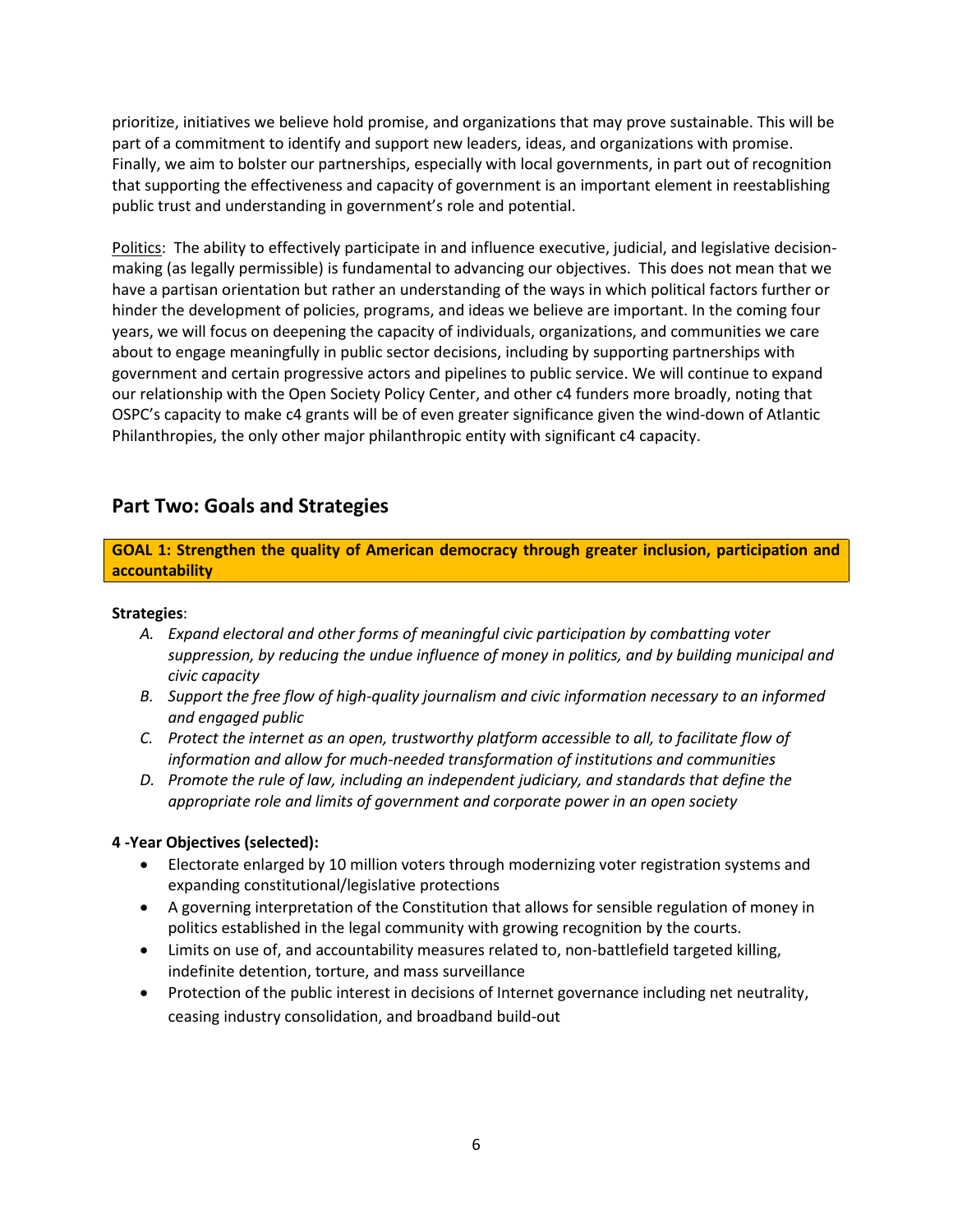#### **Context**

American democracy is threatened. Broad ideological (and geographic) polarization is reflected in a decline in fact-based discourse and deeply divided federal and state government institutions. Fueled by misguided Supreme Court decisions, our public life and politics have been flooded by an excessive influence of wealthy interests acting for their own benefit even as voting by historically marginalized constituencies is challenged. Profit-driven interests dominate the media and communications infrastructure and threaten the potential of the Internet to be a broadly available means of communication, economic opportunity, civic engagement, and information. The Executive branch in the national security context shrouds important policies in secrecy and avoids accountability measures with exhortations that we look forward, not back. Americans are losing trust and confidence in public institutions and engagement and, internationally, the U.S. is losing stature as a model for human rights and the rule of law.

Democracy issues have been at the core of U.S. Programs' mission since its inception. Distinct efforts were united in 2008 under a transparency and integrity banner, with an affiliated campaign on national security and human rights. In 2012, the U.S. Programs Board reaffirmed the value of the transparency and integrity work, even as it pushed us to meaningfully narrow our goals and strategies. Since that time, we limited journalism-related goals (to focus on supporting innovation) and closed down our local transparency work in New Orleans. As reflected in board decisions in 2013, we refined our national security-related strategy to take advantage of specific opportunities to ensure: 1) accountability and adherence to the rule of law in counterterrorism policy with respect to detention, targeted killing, and torture and 2) that civil liberties and equality are not sacrificed in the name of security. Even as we continue our focus on access to the ballot, one area of expansion has involved steps to promote other forms of civic engagement with the public sector, including through our Open Places Initiative as well as OSI-Baltimore, our nascent efforts involving municipal broadband, and our Talking Transition experiment.

The period from 2015-2018 will include two election cycles (including the Presidential race of 2016) which will highlight money in politics and access to the ballot. In addition, the final years of the Obama Administration will offer significant opportunity and challenges for institutionalizing new regimes related to national security, privacy, and surveillance. In addition to our ongoing support for our anchor partners, we are focusing on changing the legal framework for money in politics and expanding our work on voting to include both systems change and rights-related work. We are reconsidering how we focus our strategic approach to federal transparency and also whether to reorient the state fair courts field following a recent portfolio review.

#### **Strategies**

## *A. Expand electoral and other forms of meaningful civic participation by combatting voter suppression and undue influence of money in politics and building municipal and civic capacity*

With minority rights to participate under attack, and recognizing that a healthy democracy requires broad, meaningful, and inclusive participation in the many forms of debate, deliberation, and decisionmaking, we will continue our core strategies of expanding participation in voting and further explore non-electoral forms of engagement, such as around transitions in urban governance. These include our substantial efforts in the aftermath of the Supreme Court's *Shelby* decision to develop a coordinated approach to litigation, legislative engagement and field mobilization, addressing money in politics through the foundation initiative to reform Supreme Court jurisprudence, and the effort to develop new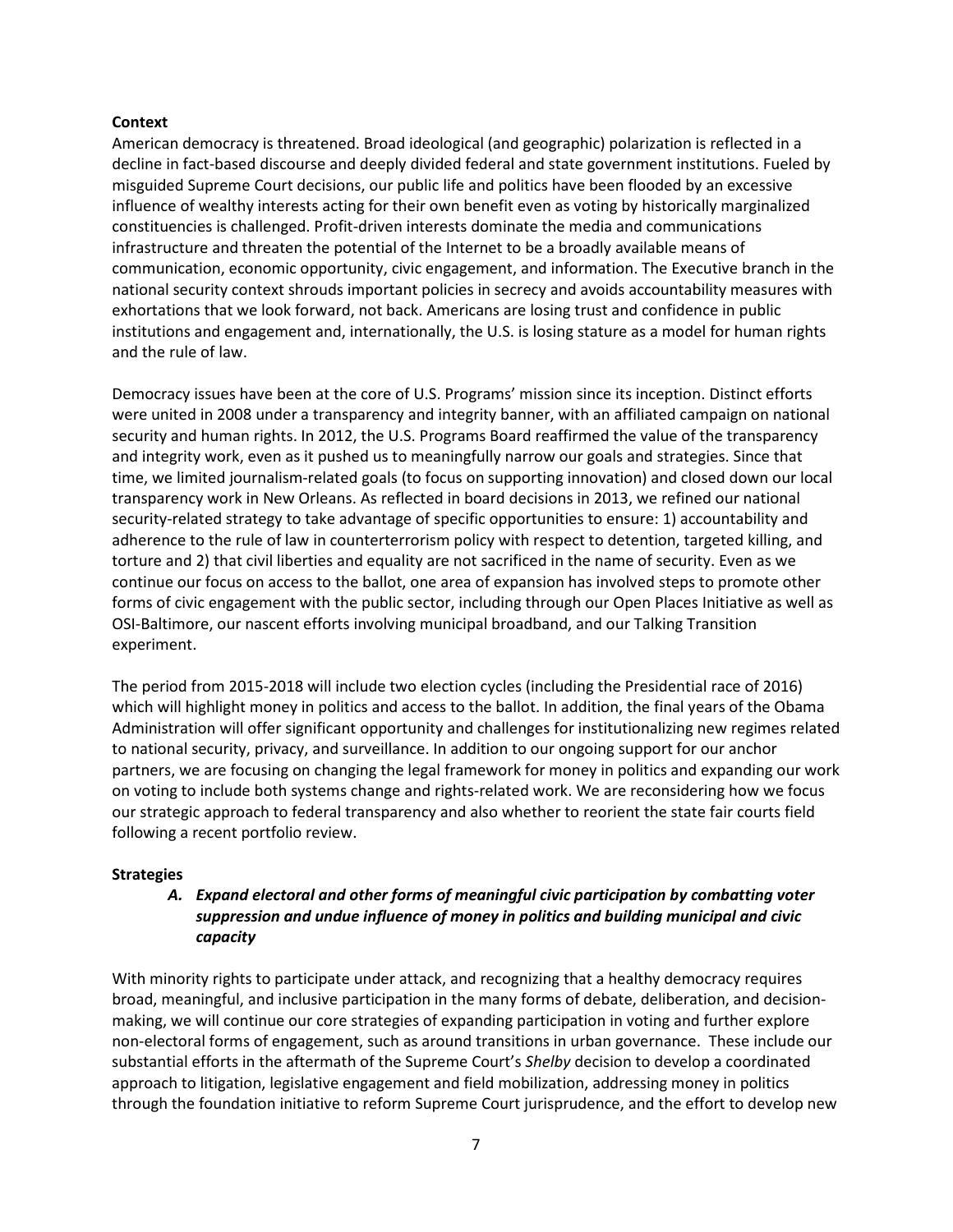models of civic capacity to effectively influence local government in three sites through our Open Places Initiative. We continue to see the substantial role government plays as a source of social innovation, and cities in particular as laboratories that hold potential for scalable reform.

#### **Tactics:**

- Equip those with less voice including African Americans, Latinos, Native Americans, APIA communities, and Middle Eastern, Arab, South Asian, and Muslim Americans – to more effectively influence public policy issues, including those concerning public access to information and voting, internet regulation, criminal justice, and counterterrorism policies
- Broaden the electorate by lowering barriers to voter registration through the various forms of modernization and increased ballot access, while sustaining and expanding the franchise by establishing strong protections against vote suppression, denial, and dilution
- Give more equal weight to the speech of all to influence elections and policymaking, by reducing the undue influence of the few wealthy interests currently dominating America policy through the development and promotion of alternative legal theories that allow regulation of political spending
- Improve effectiveness and participatory capacity of municipal governments, especially in places experiencing demographic shifts or without significant civic capacity

# *B. Support the free flow of high-quality journalism and civic information necessary to create an informed and engaged public and ensure universal access to the networked public sphere*

An open society requires a diverse, independent press that can provide rigorous and accurate reporting to help the public hold government and industry accountable, but the U.S. media landscape is undergoing a profound economic, technological, and cultural transition with both positive and negative effects. Increasing numbers of people are participating meaningfully through new media even as the traditional journalism infrastructures are eroding. This calls for continued investment in nonprofit journalism organizations that are innovating in ways that repair our civic spirit, especially at the local level, and finding new revenue sources. Support for journalism is closely tied with longstanding grantmaking on information and media policy, since the Internet is playing an increasingly important role in news delivery. But more broadly, universal broadband and an open Internet are now essential conditions of full and equal participation. They are significant in facilitating the flow of information and can also transform institutions and communities. The Internet can empower greater participation in the democratic process, facilitate high quality healthcare in rural communities, create job opportunities, and modernize our energy grid. Yet, there are problems of access, speed, and cost, most prevalent in lowincome communities, as well as numerous threats to policy.

## **Tactics:**

- Pressure key decision-maker FCC to adopt real net neutrality, prevent further industry consolidation, and support broadband build-out (including municipal networks); secure privacy rights and build an international movement to end excessive government surveillance
- Use the White House Commission's report on the policy and legal implications of big data to address issues of fairness and risks of discrimination
- Build on recommendations of the President's review group on surveillance and the Privacy and Civil Liberties Oversight Board to protect privacy rights and improve accountability of the security sector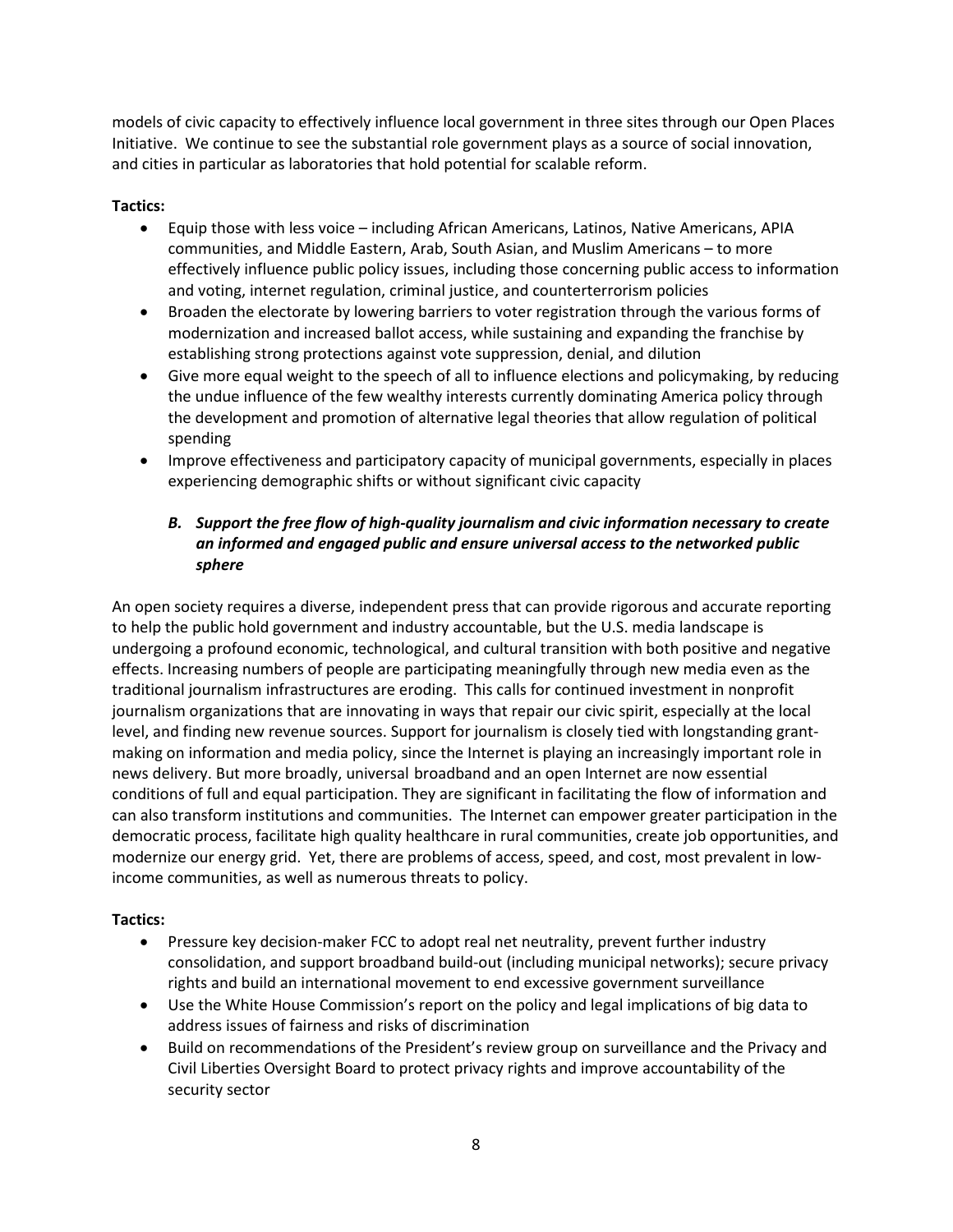• Support emerging noncommercial models of news and information that creatively fill gaps caused by the decline in news media, and specifically see support for innovation and experimentation lead to one or more models of increasingly viable news and information conduits

## *C. Promote the rule of law, including an independent judiciary, and standards that define the appropriate role and limits of government and corporate power in an open society*

In recent years, federal and state governments have failed to fulfill their proper roles through both inaction and overreach. In the civil rights arena, courts have done too little to promote and ensure equality, abdicating their essential role as defender of fundamental rights and freedoms. Congress, beholden to wealthy donors, is unwilling to rein in corporate power and has virtually abandoned its oversight role in checking executive power. And, especially in the national security context, the executive branch's conduct (including past endorsement of torture and current policies of mass surveillance) has not been checked by government oversight or court enforcement of Constitutional and international law standards.

## **Tactics**:

- Develop and promote Constitutional theories that respect individual rights, governmental power to address inequality, and humane justice policies
- Advance reforms that provide for state court independence and allow sufficient resources for broader access to state courts
- Promote transparent rules, new limits on use, privacy protections, and more effective accountability measures with respect to targeted killing outside of battlefield contexts, indefinite detention, and the use of discriminatory or mass surveillance, through judicial, legislative and policy actions.
- Taking advantage of opportunities such as the withdrawal of US troops from Afghanistan and emerging information about CIA torture and detention practices, develop and promote a new public narrative against torture, indefinite detention, and overdependence on the use of military force (shifting away from the current war paradigm), accompanied by practical and clear-sighted reform initiatives to prohibit torture, close Guantánamo, and strengthen accountability mechanisms
- Protect whistleblowers who reveal matters of public interest, including official misconduct, through policy change and by ensuring strong legal representation in order to promote accountability when other mechanisms to ensure compliance with the law fail

## **Categories of Work:**

Fields: Security sector reform, judicial system reform, government integrity, political participation of citizens, public interest media

Foundation Initiatives: Drones policy, campaign finance jurisprudence

Shared Frameworks: Post-2015 Millennium Development Goals; Drones policy may become a shared framework in 2014

**Anchors:** American Constitution Society, ACLU, the Advancement Project, Brennan Center for Justice **Cores:** Government Accountability Project, Demos, Lawyers' Committee on Civil Rights under Law, Project on Government Oversight, Center for Public Integrity, Human Rights First, National Security Archive Fund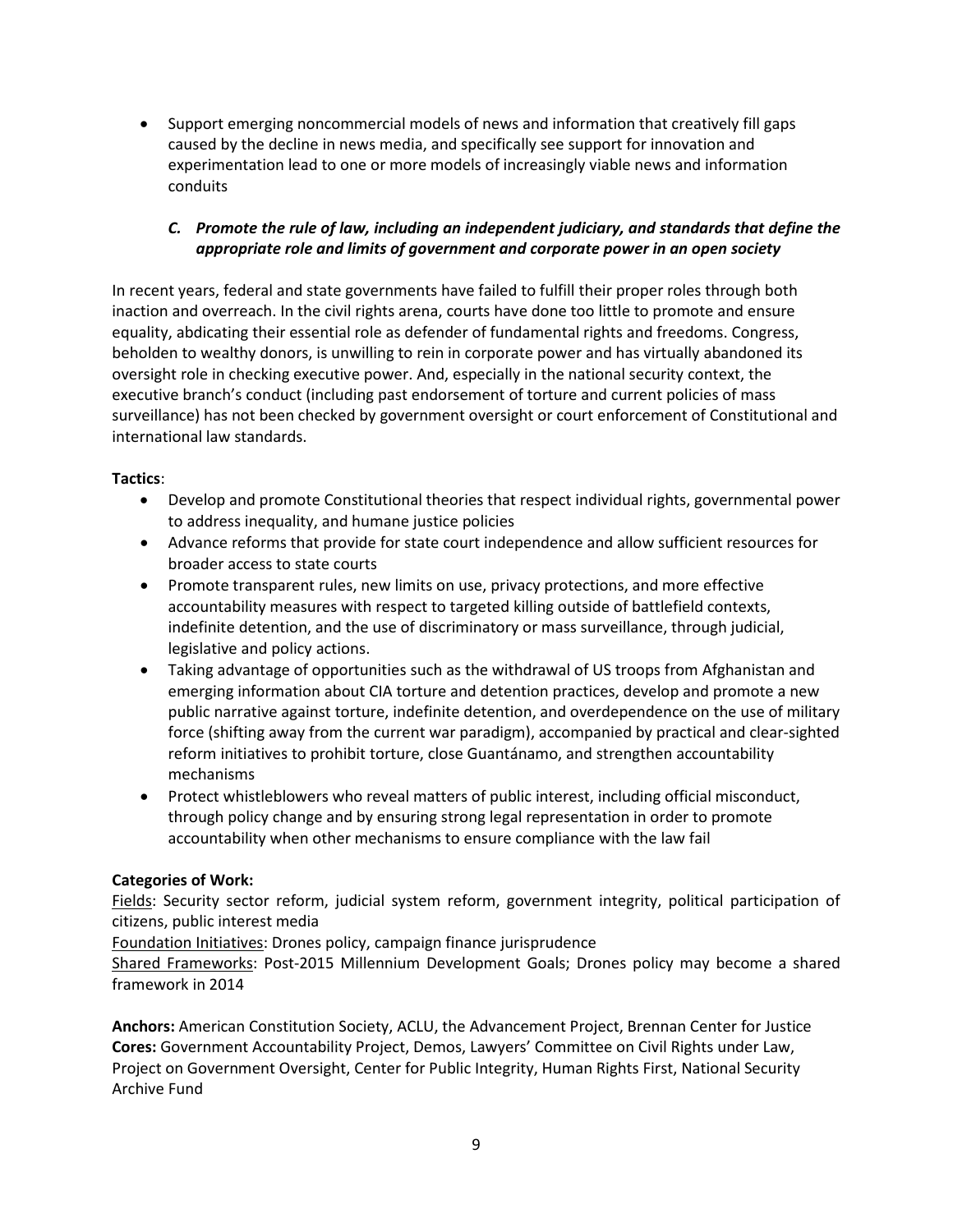**Goal 2:** A fair criminal justice system that uses punishment appropriately, does not rely on incarceration to address issues of poverty, mental illness and drug addiction, and promotes community safety and well-being.

#### **Strategies:**

- *A. Reduce incarcerated populations through targeted investments in jurisdictions well positioned for reform, support of key grantees working nationally and in states, and reduction of recidivism*
- *B. Challenge extreme punishment through efforts to repeal the death penalty, challenge life without parole sentences, and raise the age of criminal prosecution in key states.*
- *C. Promote justice system accountability by challenging discriminatory policing*
- *D. Reform drug policy through support of alternatives and a health-centered approach to drug use and addiction, and support a core of organizations working to challenge the existing framework*

#### **4-year objectives (selected):**

- Reduced incarceration by a level substantial enough such that that by the end of the period, our overall and longer-term goal of reducing incarcerated populations by 50% is reasonable
- Reduced use and application of death penalty through abolition in selected states and overall reduction by addressing targeted areas of high use
- Reduced punitive response to drug use through large-scale policy reform to incorporate a health-based response to drugs in mainstream health and justice system policies at the federal level and in selected state and local jurisdictions, including a strengthened and broadened field of actors who adopt this framework and an expanded model of community-based diversion practices
- Expanded social safety net for those involved in the criminal justice system, including expanded medical insurance through Medicaid enrollment and diminished barriers to employment and education

#### **Context**

Decades of increasingly punitive criminal justice policies have resulted in unprecedented levels of incarceration, making the United States by far the leading jailer among democratic societies. There are over two million citizens in our jails and prisons, another five million people under parole or probation supervision and countless millions affected by aggressive policing practices. This expansive use of the criminal justice apparatus—which we refer to as mass incarceration—falls disproportionately on people of color and individuals of low income, perpetuating historic patterns of racial discrimination and class control, stigmatizing individuals with criminal records that impede their ability to fully participate in society long after their official punishment has ended, and destroying the social fabric and economic stability of entire communities. And, the expansion of the reach of law enforcement and punitive practices into the realms of immigration and national security policy, issues of equal importance to U.S. Programs, raises new challenges and concerns.

Increasingly, policy makers across the political spectrum acknowledge that these excesses are fiscally unsustainable and counter-productive to promoting community safety and family integration. Combatting the country's current punitive mindset and comfort with extremely long sentences for more serious offenses has, however, proved to be particularly difficult. Openness to dealing less harshly with drug offenses, in particular, presents the opportunity to address our concerns about the misuse of the justice system to address drug addiction. The Obama administration has recently been more vocal on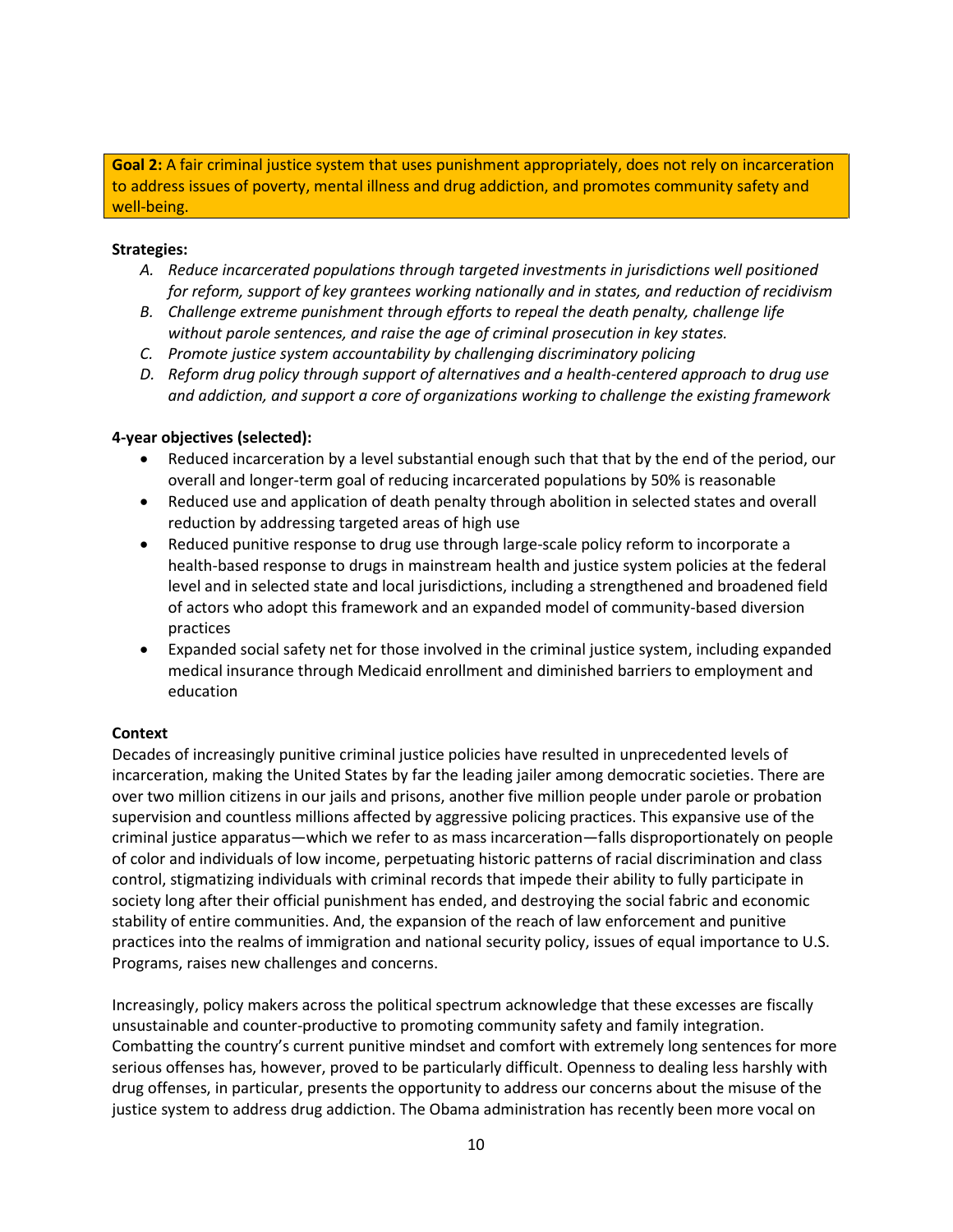these issues, further raising their visibility in the national discourse. And, the passage of national healthcare reform presents a tremendous opportunity to build the infrastructure and capacity to address drug addiction and mental health issues largely outside of the criminal justice system.

While we have developed active partnerships with a variety of peer funders, such as the Ford Foundation, Public Welfare Foundation and The Atlantic Philanthropies, among others, OSF remains the largest supporter—in terms of total philanthropic dollars—of criminal justice reform advocacy in the U.S.<sup>[3](#page-10-0)</sup> Through our Baltimore field office, we engage in activities at the state and local level to advance criminal and juvenile justice reform, and promote the expansion of access to addiction treatment. The justice reform work in Baltimore is intentionally aligned with our national priorities and a number of key grantees are active there. Local work on substance use treatment in Maryland has informed our national strategy.

In 2012, the U.S. Programs board approved the following programmatic priorities for our national work:

- Reduce levels of incarceration, specifically, reduce incarcerated populations 50% by 2023;
- Challenge extreme punishment through continued support of the Campaign to End the Death Penalty by 2025 and efforts to end the prosecution and sentencing of children as adults;
- Promote justice system accountability, with a focus on discriminatory policing and an assessment and refinement of activities related to public defense reform; and
- Reform drug policy, through a series of activities to promote heath-based and non-punitive alternatives to current prohibitionist approaches to drug addiction.

We propose in large part that we stay the course approved by the board in 2012 but recommend strategic refinements in the following three areas of our work: targeted state-based investments to advance reduction in incarcerated populations; death penalty abolition; and public defense reform, as more fully set forth below.

#### **Strategies**

l

#### *A. Reduce Incarcerated Populations*

For 2015-2018, to advance our goal of reducing incarcerated populations 50% by 2023<sup>[4](#page-10-1)</sup>, we will continue to provide field support to key partners working nationally, particularly those that have the capacity to advance reform directly in the states. We will seek to build on growing interest in the field for a more cohesive and impactful national effort to reduce incarceration by supporting activities to promote greater strategic alignment among national organizations and groups working in specific states, as well as addressing gaps in capacity, such as communications and messaging, needed to advance a truly national effort. We will intensify our direct efforts in 3-5 jurisdictions with the goal of achieving a 10% reduction in incarcerated populations in those places. We will continue our efforts to develop New Voices for Ending Mass Incarceration among faith communities and communities of color and expand this work to more explicitly foster demand for reform among crime survivors and victims and law enforcement.

<span id="page-10-0"></span><sup>&</sup>lt;sup>3</sup>The Pew Charitable Trusts devote substantial resources to provide direct technical assistance to states seeking to reduce their correctional spending, the Arnold Foundation is focusing on research and technical assistance to jurisdictions to reduce unnecessary pretrial detention, and

<span id="page-10-1"></span>the MacArthur Foundation expects to receive board approval later this year for new work on front-end systems reform at the local level.<br><sup>4</sup> In 2010, for the first time since 1973, state prison populations decreased and hav annual percent reduction over this three year period has been modest, at less than 2%. In 2012, over half the 1.8% reduction to state prison populations were accounted for by the 10% reduction California achieved that year, (where our initiative has played a role). Over the past decade, large reductions in a handful of states have been offset by continued growth in others, and in the federal system.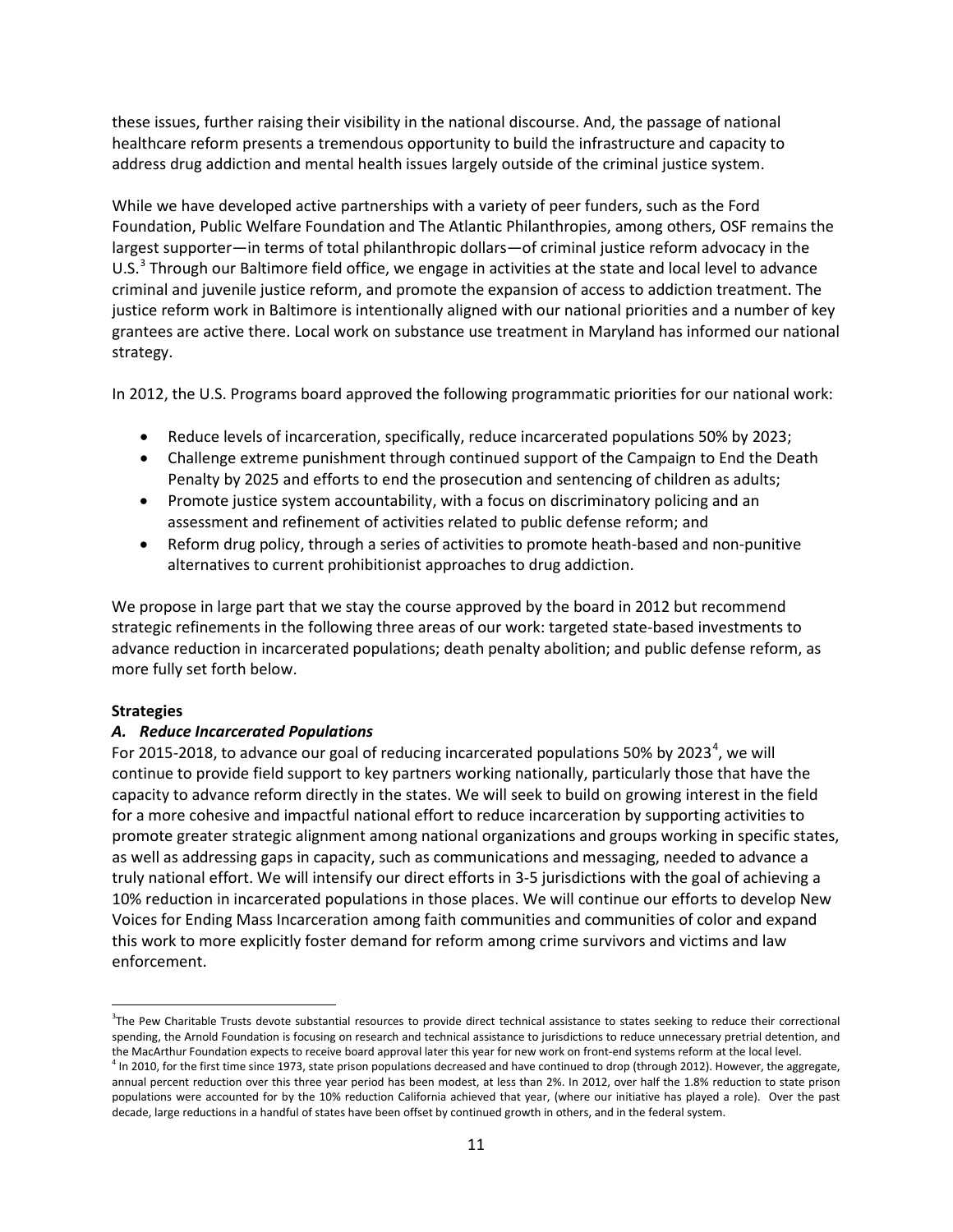We will also continue to support efforts to challenge barriers faced by people with criminal records, both to reduce the likelihood of re-incarceration and to expand their capacity for full participation in society, a priority more directly pursued in Baltimore and as part of our Democracy, Equality and Future Economies goals. Further development of our foundation concept to enroll those involved in the criminal justice system in Medicaid will reduce pre-trial detention and return to jail or prison as well by providing access to health services.

OSI-Baltimore's criminal and juvenile justice and drug addiction treatment goals are aligned with these national goals.

#### **Tactics**

- Continued support of a Foundation Concept to reduce incarceration in the state of California
- Targeted field investments in select jurisdictions well positioned for reform in the near-term through reduction in incarceration of people convicted of low-level drug and nonviolent offenses<sup>[5](#page-11-0)</sup>
- Maintain investments in key grantees working nationally for sentencing and corrections reform, particularly those with the capacity to directly advance reform in the states, and strengthen collaboration among state-based efforts and national advocacy organizations
- Develop new stakeholders to help end mass incarceration, including faith communities and communities of color, and create significant engagement of law enforcement and crime victims in the efforts
- Sustain support for work challenging barriers to employment for people with criminal records
- Continued support of Foundation Concept to take advantage of Medicaid expansion to enroll criminal justice involved populations for health care coverage in at least five new jurisdictions
- Support community-based alternatives to punitive approaches to drug use and addiction in select new communities

## *B. Challenge Extreme Punishment*

While we have since 2008 been a lead funder of the national campaign to abolish the death penalty, there are a number of dynamics that will likely lead to modifications to the strategy from 2015-2018. We propose targeted investments to maximize the impact of recent U.S. Supreme Court victories limiting the sentencing of children to life without the possibility of parole and to advance state-based reform related to prosecuting children as adults. We will continue to explore opportunities to broaden the discussion about the need to respond differently to young people in conflict with the law.

## **Tactics**

 $\overline{\phantom{a}}$ 

- Continued support of the Campaign to Abolish the Death Penalty with goal of repealing capital punishment in at least two-three states<sup>[6](#page-11-1)</sup>
- Challenge life without parole sentences through targeted investments to support effective resentencing for eligible individuals, to limit negative legislative responses to recent U.S. Supreme Court rulings, and to sustain litigation and policy advocacy activities of core grantees

<span id="page-11-0"></span> $^5$  This work is in addition to OSI-Baltimore's targeted efforts in Maryland to reduce mass incarceration. We include here our work with OSI-DC to reduce levels of incarceration in the federal system.

<span id="page-11-1"></span> $6$  We held a portfolio review of this work at our May board meeting through which we engaged the board on some of the critical questions that these changes present, related to our future investments in this work.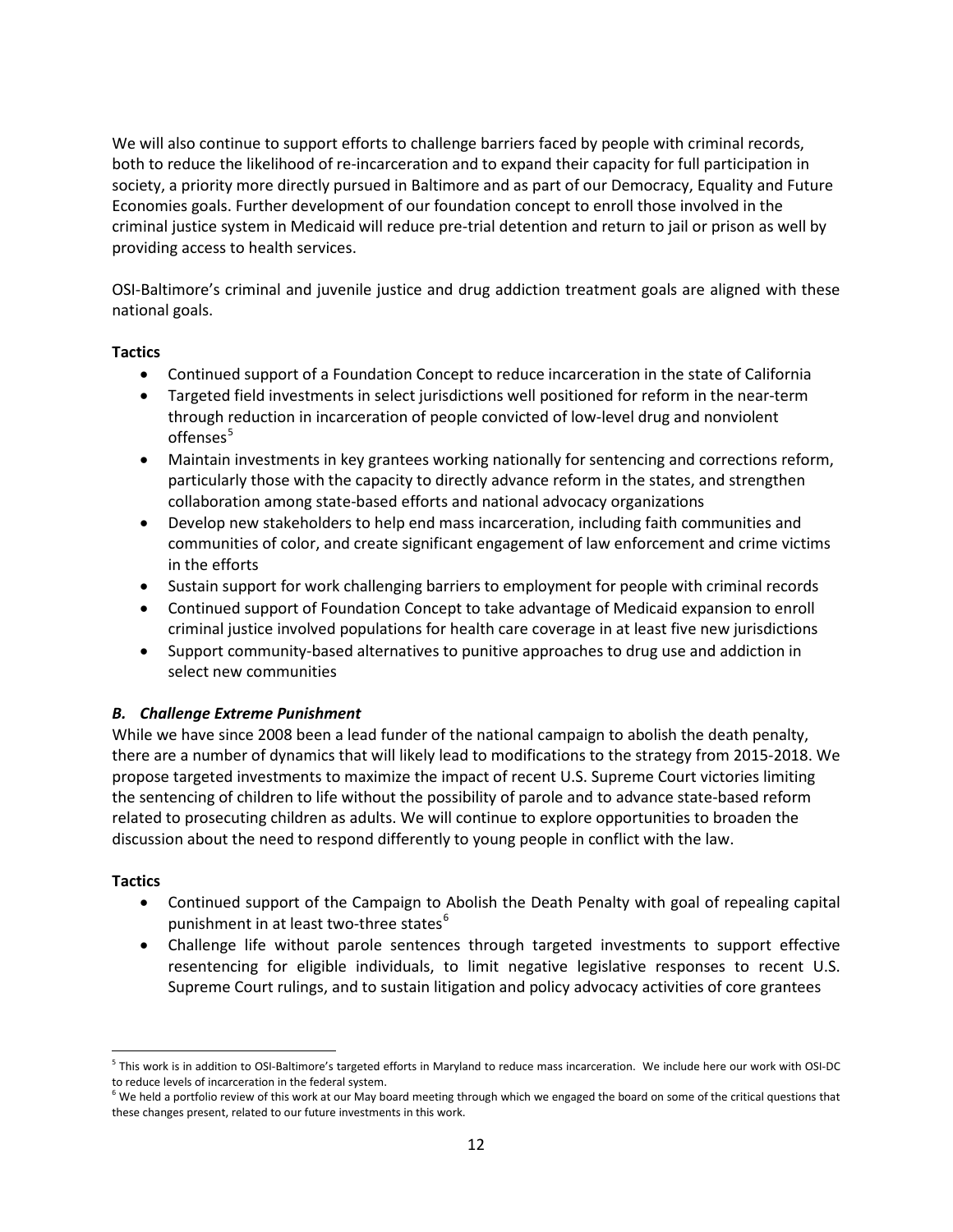• Sustain national advocacy and technical assistance capacity for state advocates seeking to raise the age of criminal prosecution, with targeted investments in New York and possibly North Carolina

## *C. Promote Justice System Accountability*

Our Foundation Concept to challenge discriminatory policing in New York City, launched in 2012, has been successful to date. We are exploring opportunities to advance police reform beyond New York, including addressing discriminatory practices targeting Arab, Middle Eastern, Muslim, and South Asian (AMEMSA) communities and racial profiling more generally.<sup>[7](#page-12-0)</sup>

## **Tactics**

- Support field capacity of New York City advocates to engage with the new City administration around implementation of the function of the new Inspector General and the federal courtordered remedial process through declining investments over the next two years
- Maintain national infrastructure to advance public defense reform through support to a limited number of partners to sustain important recent gains and seize opportunities to support new and creative approaches to reform

# *D. Drug Policy Reform*

U.S. Programs seeks to establish a new paradigm for U.S. drug policy that addresses actual harm to individuals and communities, promotes health and social stability, ensures public safety and justice, and advances equality and the freedoms of an open society. We propose to (1) sustain key organizations in the field, (2) build a health-centered approach to drug abuse, and (3) to establish and scale communitylevel alternatives to punitive drug policies. This work will take place nationally and through work supported by OSI-Baltimore, which will serve as a local laboratory that will inform our approach elsewhere, as well as benefit from lessons in other jurisdictions.

## **Tactics**:

 $\overline{\phantom{a}}$ 

- Maintain capacity of a select core of organizations to sustain reform efforts in the field and to respond to emerging opportunities
- Take advantage of national health care reform and opportunities to reduce barriers to access by drug users to health care systems and harm reduction services, with the goal of establishing a health-centered approach to drug use and addiction
- Support the development and implementation of alternative, more effective, more efficient and less punitive response to drug use and subsistence-driven drug distribution in 3-5 jurisdictions

## **Categories of Work**

Fields: Criminal Justice Sector Reform, Drug Policy Reform, Security Sector Reform Concepts: ACA implementation to advance drug policy reform, ACA implementation to expand Medicaid coverage for the incarcerated, California campaign for sentencing and corrections reform, New York City policing accountability, Reduce incarceration in Maryland through revising parole polices/practices, End the automatic prosecution and detention of youth as adults in Maryland;

<span id="page-12-0"></span> $<sup>7</sup>$  OSI-Baltimore will continue to partner with the Baltimore Police Department and non-profit organizations to reduce youth arrests and</sup> associated racial disparities. The National Security and Human Rights Campaign will also continue to support directly and indirectly (through a Security and Rights Collaborative fund) the work of AMEMSA communities in New York, along the northern US border, and in other parts of the country, to push back against racial, religious, and national origin profiling in the counterterrorism context.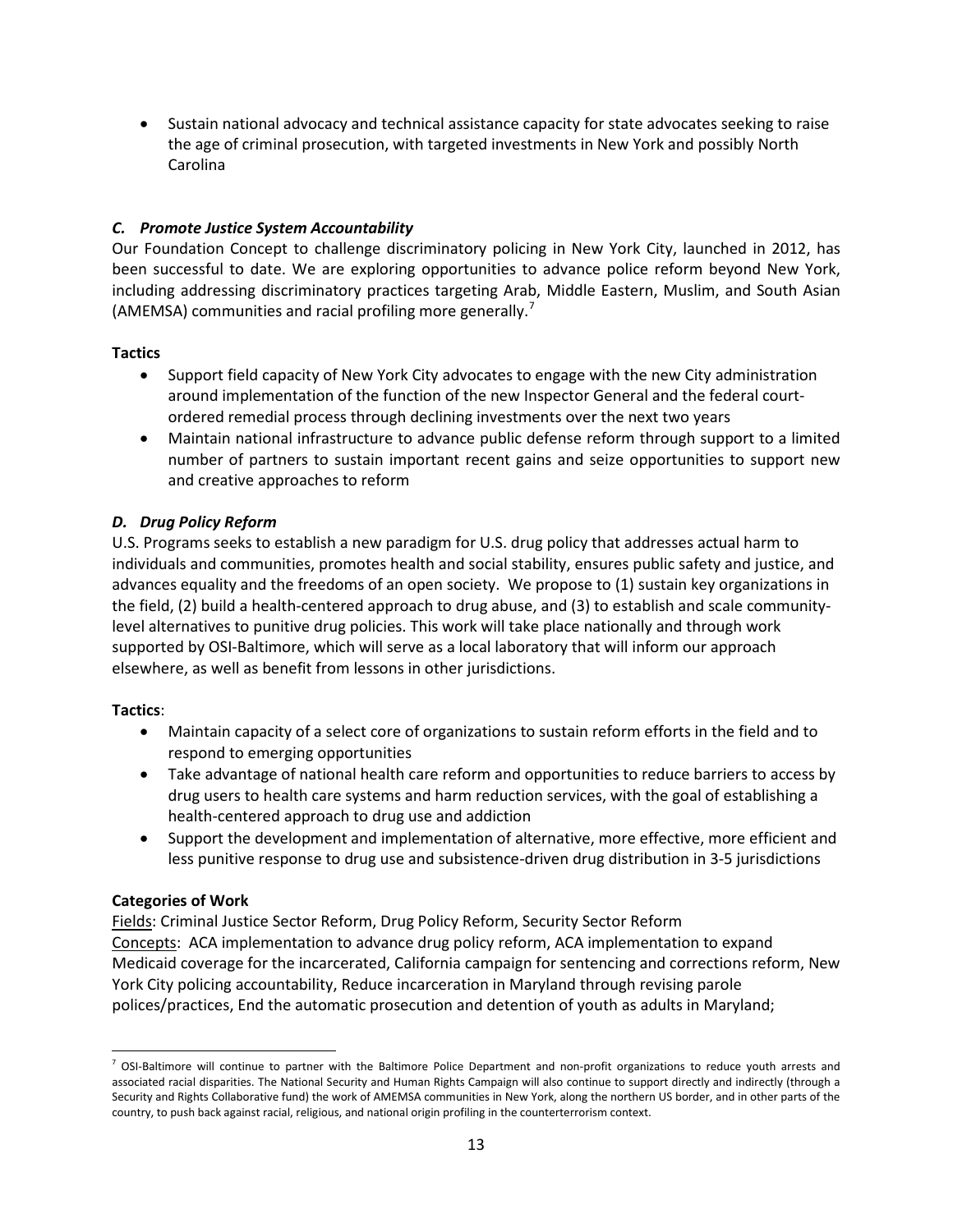Shared Frameworks: Fostering a New Era in Drug Policy, the 2016 United Nations Special Session on drugs

**Anchors:** ACLU, Drug Policy Alliance, Center on Budget and Policy Priorities, Brennan Center for Justice, Center for Community Change, Leadership Conference on Civil and Human Rights, NAACP **Cores:** Equal Justice Initiative; The Sentencing Project; Southern Center for Human Rights; Juvenile Law Center; Council of State Governments; Campaign for Youth Justice

**Goal 3: Promote full political, economic, social, and civic participation for immigrants and communities of color by eliminating the systemic barriers that perpetuate inequality and increasing access to the structural conduits for opportunity.**

#### **Strategies**

- *A. Reduce the racial wealth gap by increasing access to fair and responsible financial services and quality housing for low-income immigrants and communities of color*
- *B. Expand and protect the rights of immigrants by securing pathways to citizenship through federal immigration reform and curtailing harsh immigration enforcement policies*
- *C. Strengthen the racial justice field by increasing institutional effectiveness, changing public discourse, and building political will, and*
- *D. Address barriers to quality educational opportunities for communities of color, including specifically through ongoing initiative related to school discipline*

#### **4-year objectives (selected):**

- Reduced racial wealth gap
- Secured comprehensive federal immigration reform and advanced state-level policies that reflect immigrant interests, including preventing anti-immigrant policies and fostering stronger field that includes recognition of immigrant growth
- The Campaign for Black Male Achievement is established as an independent, national leader, there is improved institutional effectiveness of national racial justice organizations and field, and widespread usage of a  $21<sup>st</sup>$  century racial narrative
- Measurable progress by 2018 toward five-year goal of 25% reduction in suspension, expulsions, and arrests

#### **Context**

The U.S. will not fully realize its potential as a vibrant, democratic, and inclusive society if it fails to afford its immigrants and communities of color equal access to the full economic, political, educational, and social opportunity structures that define success.

Racial justice has been and remains a core value of U.S. Programs. The translation of this value into practice has incorporated long-term investments (e.g., George Soros' creation of the \$50 million Emma Lazarus fund in 1997 onward), opportunistic responses (e.g. the Neighborhood Stabilization Initiative, which started as a strategy to address the foreclosure crisis) and work to place racial justice issues on the national agenda (e.g., the Campaign for Black Male Achievement). The core value of racial and ethnic justice is not just represented in this goal area: it infuses all of U.S. Programs' work. For example, even though voting rights, counterterrorism policy, or criminal justice reform are not listed in this goal, our approach to all of these stem from our central belief in the ways that racial bias infuses structures in U.S. society today.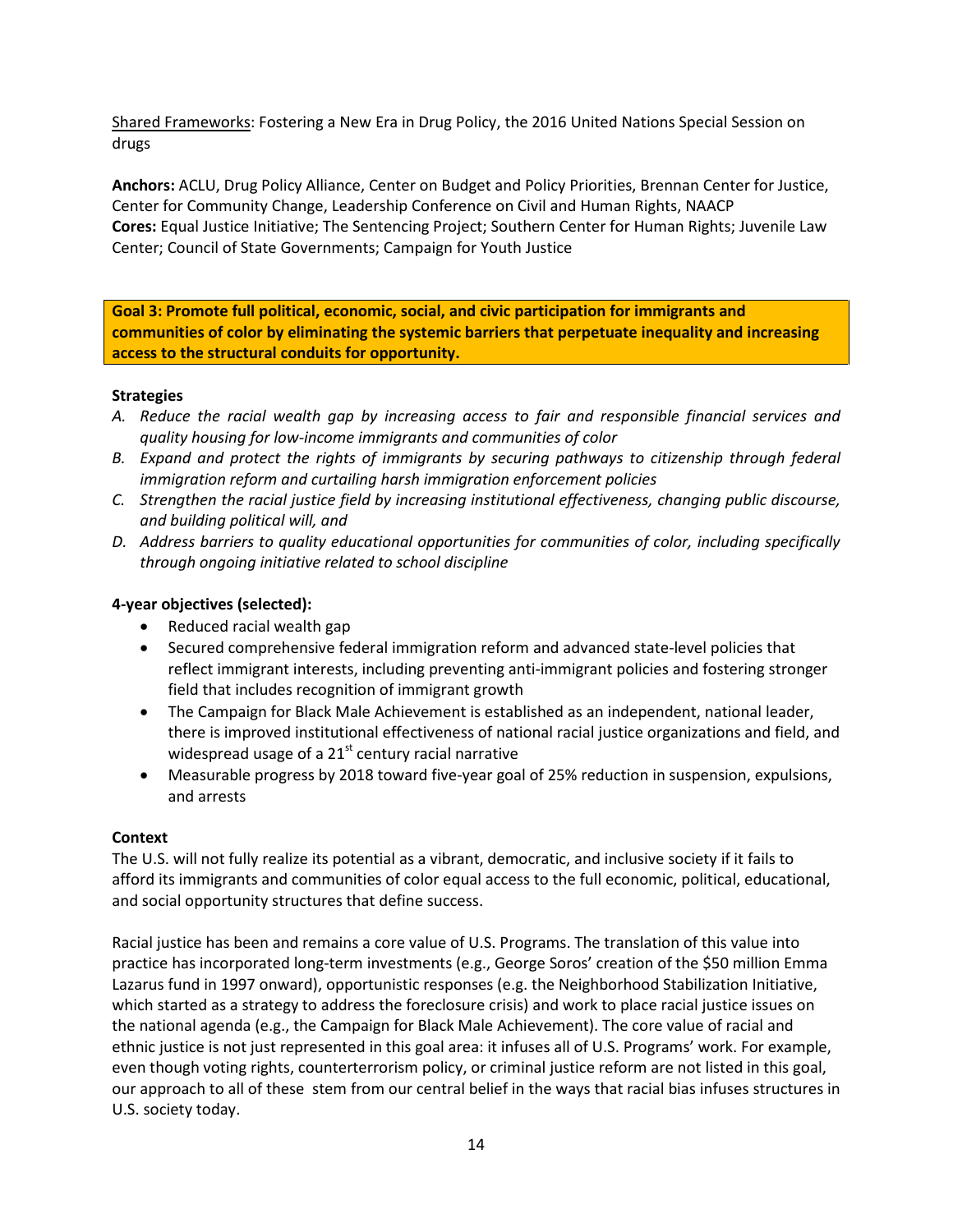One of the dynamics in this area of work over the past several years has been that the portfolio and approach were diverse without a coherent theory or focus. Recognizing that there is still more work to do, the following attempts to tighten and organize our work. We are no longer funding low-wage worker rights unless it is specifically through an immigrant lens and we have chosen to discontinue our foreclosure prevention work by terminating funding to the Neighborhood Stabilization initiative. We are no longer supporting gender- or LGBT-focused grants that do not also recognize the intersectionality of race. As we have focused more explicitly on immigration reform, we have tied off support for naturalization, citizenship, and immigrant integration work.

#### **Strategies**

#### *A. Reduce the racial wealth gap by increasing access to fair and responsible financial services, and quality housing for low-income immigrants and communities of color[8](#page-14-0)*

Failing to address the racial wealth gap not only limits opportunities for communities of color, it also inhibits economic growth for the nation as a whole. The Great Recession of 2007-2009 devastated the wealth of immigrants and communities of color and exacerbated existing disparities<sup>[9](#page-14-1)</sup>: from 2004 to 20[10](#page-14-2), whites lost one percent of their wealth, while blacks lost 23% and Hispanics lost 25%.<sup>10</sup> As a result of these trends, African Americans and Latinos are more likely to be unemployed, earn significantly less income, and have 18 to 20 times fewer assets than their white counterparts.<sup>[11](#page-14-3)</sup> Moreover, even though non-urban areas of the country are becoming increasingly diverse, housing patterns continue to limit opportunity for our communities of focus. Over three quarters of those places of extreme poverty (greater than 40% below the poverty line) are disproportionately communities of color, and one out of every five people living in one of these communities was born outside of the United States.<sup>[12](#page-14-4)</sup> There is a strong negative correlation between this racial and economic segregation and economic mobility.<sup>[13](#page-14-5)</sup> To reduce the racial wealth gap, we must reduce the number of people of color and recent immigrants who live in high-poverty segregated communities.

#### **Tactics**

l

- Address public policies that reinforce existing patterns of racial and ethnic segregation and limit family mobility, including those related to anticipated regulations requiring that recipients of federal housing funds take steps to maximize opportunity for communities of color
- Increase access to responsible credit for communities of color and recent immigrants, and ensure that lack of financial services is not a barrier for immigrants to achieve citizenship or legal status
- Advance state and federal policies that expand  $21<sup>st</sup>$  century family-supportive wage work opportunities for black males and single parent households headed by women of color

<span id="page-14-0"></span><sup>&</sup>lt;sup>8</sup> For context, the gap has remained relatively constant over time. A 20% decrease in the gap would essentially require doubling average African-American wealth in four years, assuming white wealth remained stable. Even 10% reduction in the disparity would require unprecedented increases in minority wealth over a short period of time.

<span id="page-14-1"></span> $^9$  In 2009, the median wealth of white families in the U.S. was \$113,149, compared with \$6,325 for Latino families and \$5,677 for black families. Rakesh, Kochar, *Wealth Gaps Rise to Record Highs Between Whites, Blacks, Hispanics*, Pew Research Center (July 2011). The Great Recession exacerbated this disparity: from 2004 to 2010, whites lost 1 percent of their wealt <sup>10</sup> Urban Institute, The Racial Wealth Gap Is Not Improving[, http://www.urban.org/changing-wealth-americans/lost-generations-interactive](http://www.urban.org/changing-wealth-americans/lost-generations-interactive-race.cfm)[race.cfm](http://www.urban.org/changing-wealth-americans/lost-generations-interactive-race.cfm) html (accessed April 29, 2014).

<span id="page-14-3"></span><span id="page-14-2"></span><sup>&</sup>lt;sup>11</sup> Federal Reserve Board, 2007 Survey of Consumer Finances, "Full Public Data Set" (Washington: The Federal Reserve Board, 2009), http://www.federalreserve.gov/pubs/oss/oss2/2007/scf2007data.html (accessed March 4, 2009).

<span id="page-14-4"></span><sup>&</sup>lt;sup>12</sup> Erica Meade, *Overview of Community Characteristics in Areas with Concentrated Poverty*, Department of Health and Human Services (April 2014) at p. 4.

<span id="page-14-5"></span><sup>&</sup>lt;sup>13</sup> Chetty, et al., *Where is the Land of Opportunity? The Geography of Intergenerational Mobility in the US*, Harvard Geography of Opportunity Project, (January 2014).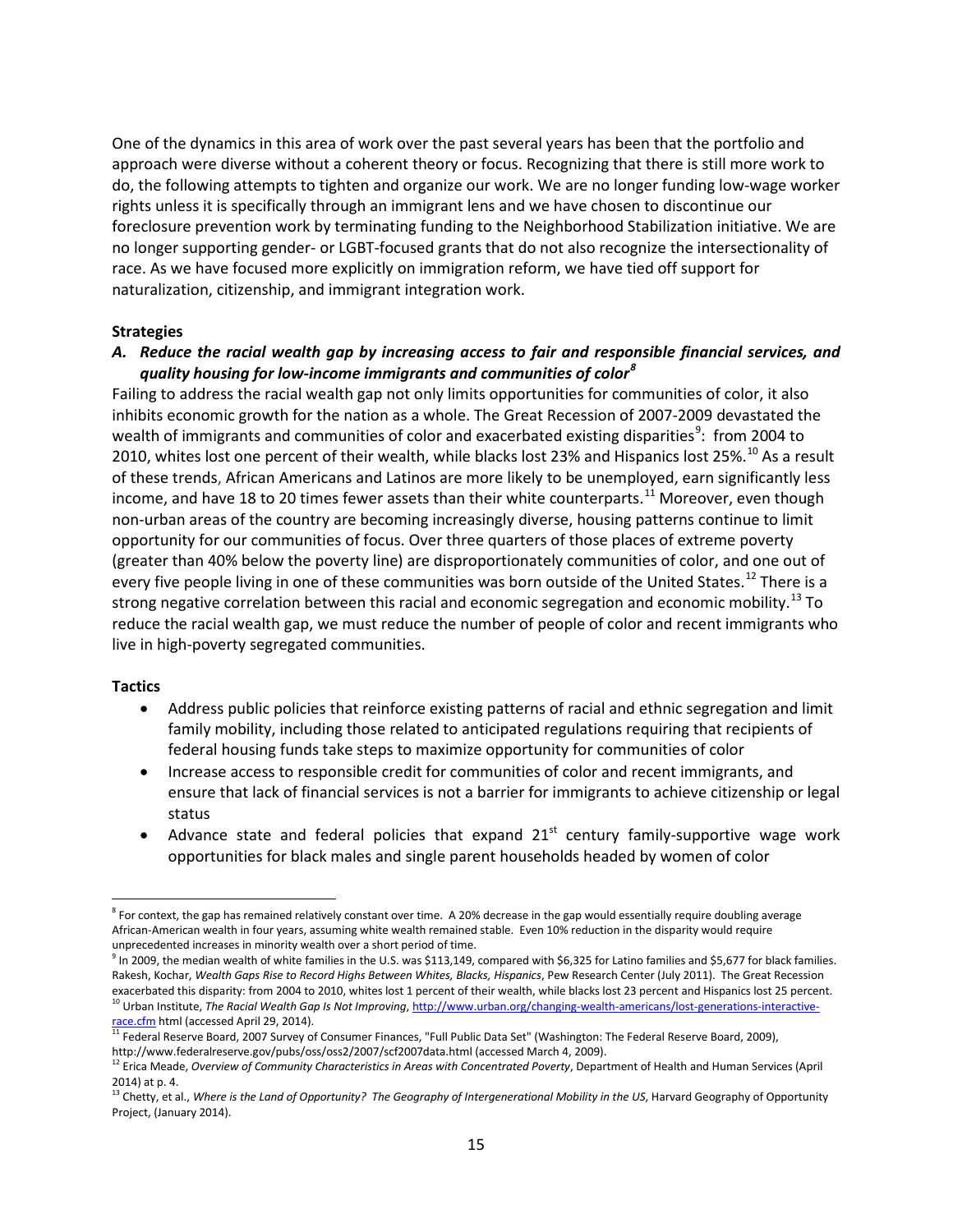## *B. Expand and protect the rights of immigrants by securing pathways to citizenship through federal immigration reform and curtailing harsh immigration enforcement policies*

According to estimates from the U.S. Census Bureau, the U.S. immigrant population stood at almost 40.8 million, or 13% of the total U.S. population. According to Department of Homeland Security's Office of Immigration Statistics, an estimated 11.5 million unauthorized immigrants resided in the United States in January 2011. We will continue our efforts to empower immigrant communities and ensure their full political and civic participation.

# **Tactics**

- Promote federal reform, in conjunction with OSPC, through policy advocacy, communications, grassroots advocacy, and field building to increase the capacity of immigrants' policy advocacy capacity
- Curtail racial profiling and "criminalization" of immigrants and people of color by state and local law enforcement and federal enforcement policies that use national security as pretext for discriminatory enforcement $14$
- Secure proactive state-level protections for immigrants, in conjunction with OSPC
- Ensure the full implementation of Deferred Action for Childhood Arrivals policies that immediately improve the lives of immigrants and strengthen the infrastructure needed for future immigration reform efforts

# *C. Strengthen the racial justice field by increasing institutional effectiveness, changing public discourse, and building political will*

While the contours of inequality have transformed, much of the traditional civil rights infrastructure and the racial justice field has not, causing a generational disconnect and decreasing the change capacity of communities of color. In part, this must be addressed by strengthening and helping evolve existing organizations and by cultivating the next generation of leadership. For U.S. Programs, there is a particular opportunity based on the inflection point that has arisen with President Obama's embrace of the boys and men of color frame (even as we seek to retain focus on African-American males). Beyond this, part of the challenge is to develop and share a new narrative regarding race and ethnicity in the new America of the  $21<sup>st</sup>$  century.

## **Tactics**

- Strengthen racial justice organizations through technical assistance and enhanced focus on capacity, cultivating next generation of racial justice leadership, and enhanced engagement with others potentially involved in shared efforts (e.g., organized labor and groups working in Muslim, Arab and South Asian communities to combat Islamophobia)
- Successfully institutionalize Campaign for Black Male Achievement (by 2018, OSF funding should be no more than 1/3) and leverage policy and program reform specifically related to boys and men of color possible due to My Brothers' Keeper Initiative
- Develop and advance a narrative that acknowledges the country's racial and ethnic realities and is effective in the  $21^{st}$  century by commissioning research, partnering with high-profile influencers, and engaging media

<span id="page-15-0"></span><sup>&</sup>lt;sup>14</sup> The National Security and Human Rights Campaign will contribute to this effort, through funding of Arab, Middle Eastern, Muslim and South Asian communities in New York, along the northern US border, and in California, as well as one or two other states to be determined. l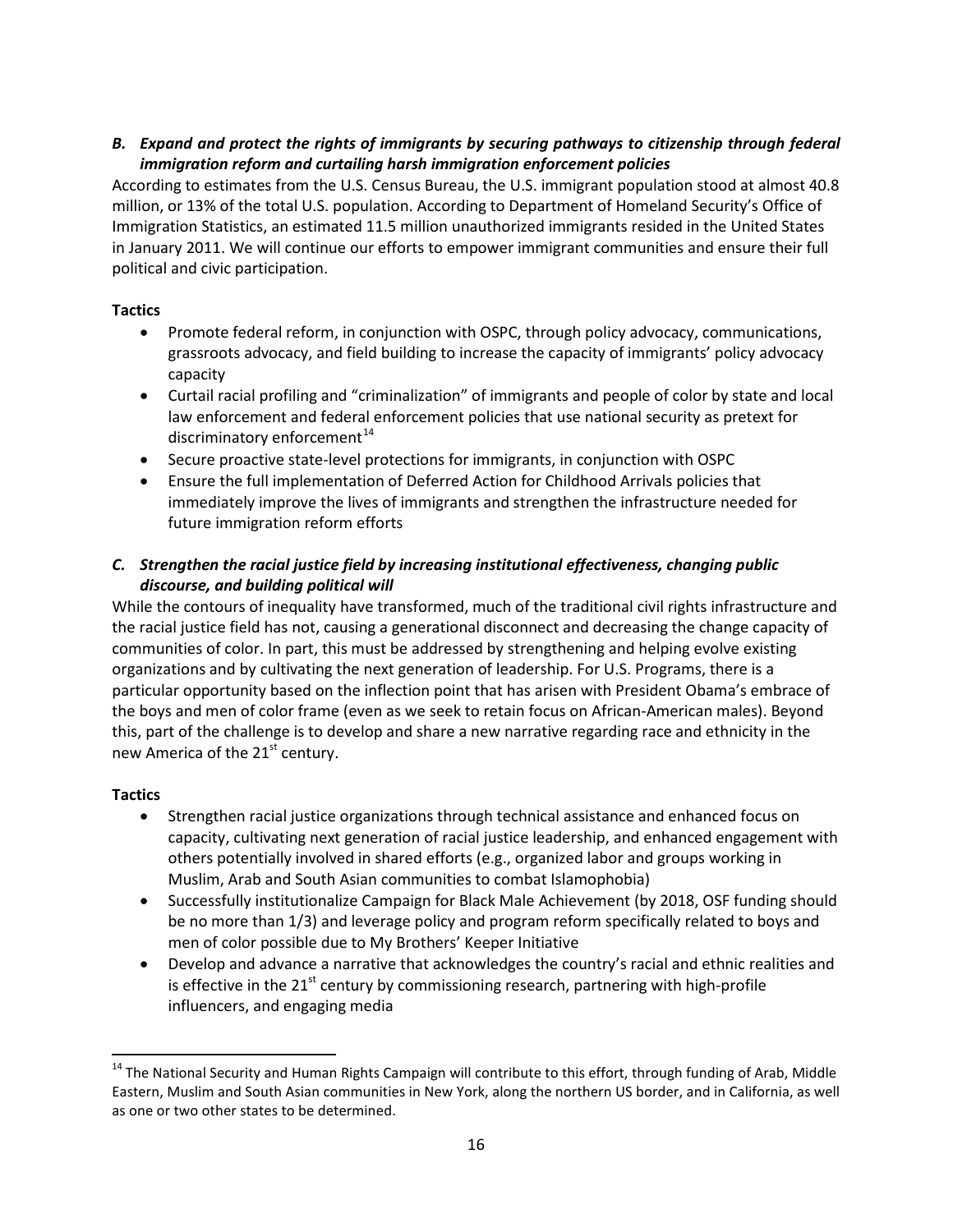#### *D. Address barriers to quality educational opportunities for communities of color, including specifically through ongoing initiative related to school discipline*

Emerging from the insight that high stakes testing increasingly used throughout U.S. public school systems provides perverse incentives for the exclusion of boys and young men of color, U. S. Programs has for several years invested (with Atlantic Philanthropies) in a multi-faceted campaign to address inappropriate and unnecessary school suspension policies and practices. The effort has resulted in increasing attention on the issue among a broad range of key players (national teachers unions, juvenile justice leaders, judges, the federal government) with several places, including Baltimore and the State of Maryland, serving as models for good practice. In the upcoming four years, we believe this effort can transform the practice nationally, and we have a plan by which by 2018 over half of public school children should be educated in systems in which school discipline policies, accompanied by supports for teachers and students, should promote, not hinder, educational engagement. The plan prioritizes comprehensive reform in six states (Colorado, Illinois, Maryland, New York, Pennsylvania, and Texas) and scales these changes with additional institutional reforms on the federal level and through other national actors.

#### **Tactics**

- Take next steps in coordinated school discipline campaign, aligned with Atlantic Philanthropies, that furthers local and state-level policy and practice reform and strengthens federal policy to address problematic disciplinary practices and support appropriate ones
- Increase awareness of effective alternatives to suspension among key stakeholders, especially state and local policymakers, teachers' unions, judges, and the general public

#### **Categories of Work**

Fields: Access to Economic Opportunity, Equal Access to Quality Primary & Secondary Education, Migrant & Immigrant Rights, Rights of Ethnic, Racial & Religious Minorities, Arts & Culture for Social Change, Improving Technological Skills of Activists, Political Participation of Citizens, Youth Engagement for Social Change, Arts & Culture for Social Change, Security Sector Reform Concepts: School discipline pushout, Long-Term Idea Generation

**Anchors**: ACLU, Advancement Project, Brennan Center for Justice, Center for Community Change, Center on Budget and Policy Priorities, American Constitution Society, Leadership Conference Education Fund, NAACP

**Cores**: Color of Change, National Association of Latino Elected Officials, PICO National Network, Mexican American Legal Defense and Educational Fund, Opportunity Agenda, Center for Social Inclusion, National Council of La Raza, The Kirwan Institute, Asian Americans Advancing Justice

**Goal 4: An economy governed by policies at the local and national level that promote equitable growth, high-road development and the just redistribution of resources**

#### **Strategies:**

- *A. Increase the capacity of localities to create high-road approaches to economic development and policy that result in higher employment and fairer distribution of municipal revenue*
- *B. Advance longer-term efforts to promote policies that recognize the shifting nature of jobs and work*
- *C. Provide opportunistic support of campaigns that will advance economic equity and improve lives in the immediate term, such as raises in the minimum wage*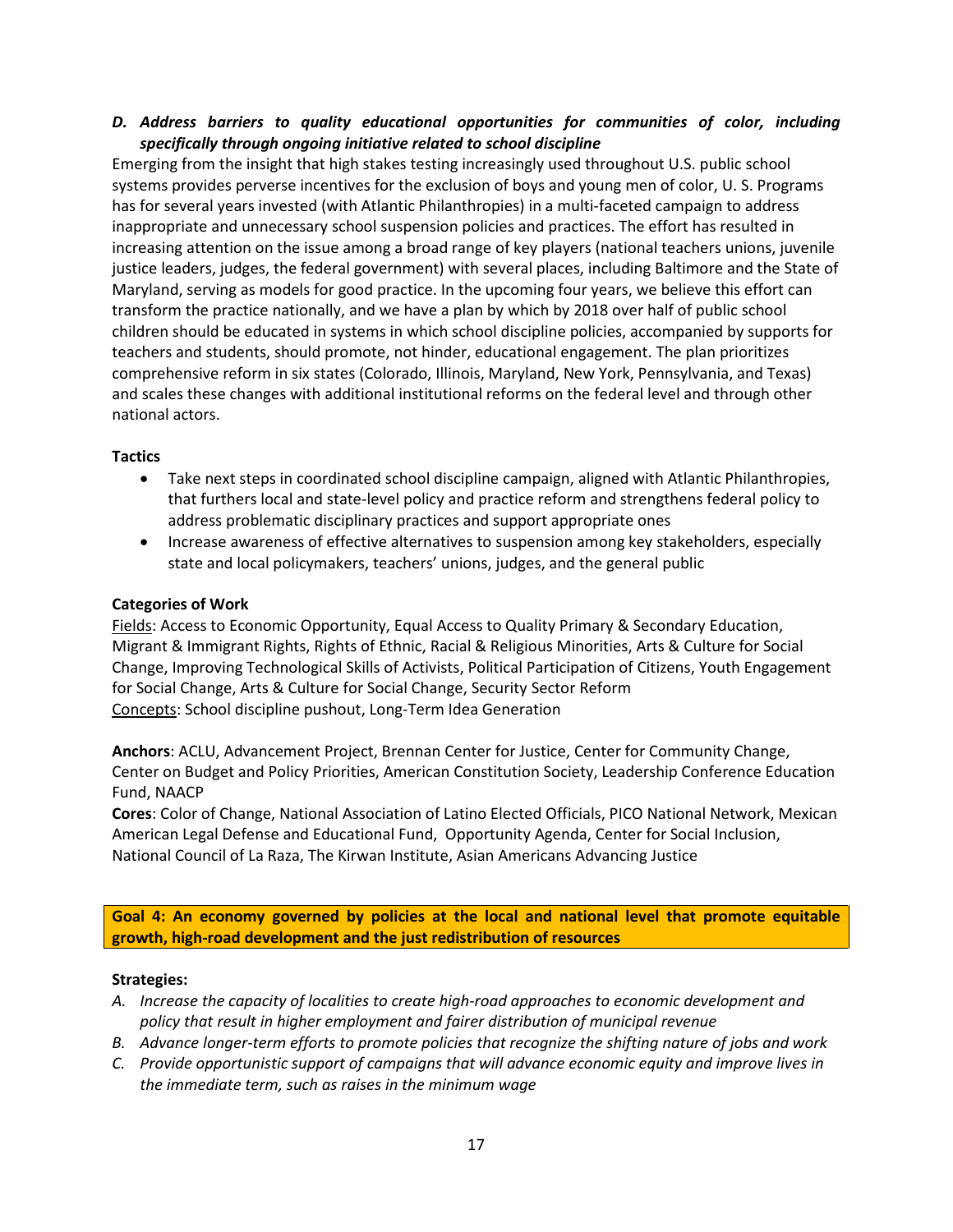D. *Advance progressive taxation at the state level, such as targeted revenue increases and expansion of the Earned Income Tax Credit to childless workers, and influence federal debates on raising revenue and closing corporate tax loopholes*

#### **Context**

 $\overline{\phantom{a}}$ 

This proposed economic goal is a new one for U.S. Programs, and its addition reflects four assumptions: 1) jobs matter and thus we need both local inclusive growth strategies that create family-supporting opportunities for the communities we care about right now and longer-term approaches that acknowledge the potentially disruptive dynamics posed to work as we know it by technological change; 2) that the growing gap in income and wealth/assets compromises open society values (and other core areas of our work) by diminishing the ability of all residents to enjoy full economic, political, and civic participation, and that increasing concentration of economic and political power is intimately intertwined and visible on all of our issues; 3) that our central partners within the U.S. Programs network already engage heavily in economic issues and we can make more of an impact by better incorporating and engaging economic issues with our other priorities which are inextricably linked, and that we have access to enormous expertise within the OSF network; and that 4) mindful of the broad trends, there are actions we can take that are important and can make a measurable impact on both lives and policy in the short- and long-term.

Since the U.S. Programs Board convened a working group on economic equity under co-chairs Deepak Bhargava, Geoffrey Canada, and Bill Vandenberg more than two years ago, U.S. Programs has engaged in questions regarding how to pursue work in this arena. At that time, the group concluded that economic inequality was a driving issue affecting all other issues that U.S. Programs sought to tackle, but that we "lacked a cohesive strategy that is unified across USP." The Board saw value in continuing support of research institutions through our anchor and core portfolios, reaffirmed support for housing and fiscal equity advocacy, and recommended embarking upon more future-oriented inquiries that could represent a niche for U.S. Programs going forward.

The 2015-2018 Strategy addresses the questions posed by the Board about scope, impact, and the way to think about U.S. Programs' participation in a crowded philanthropic and organizational field through:

- a focus on local economies that heeds the Board's call to focus on executive and communitybased work (both advocacy and program development) to advance changes that might set the stage for broader developments even during a period of partisan gridlock
- the incubation of longer-term strategies that address the changing future of work and the potentially transformative impact of technological change on jobs
- the continuation of support for actors who have and continue to play leading roles in current economic policy and practice debates, especially to ensure commitment to our communities of focus, including through opportunistic support on pressing issues

Collectively, USP invests nearly \$15 million a year in activities or grantees that have some orientation toward economic issues, but the lack of an explicit focus means we have not coordinated our work well nor been well-positioned to join with philanthropic and other partners around strategy or deploy our Opportunities Fund on pressing matters.<sup>[15](#page-17-0)</sup> It also means that we are not applying new tools in the OSF arsenal, such as social impact investing, fellowships, and technical assistance to governments, in ways

<span id="page-17-0"></span><sup>&</sup>lt;sup>15</sup> OSF's closest present-day economic advocacy and research partnerships are with the Bauman, Ford, and Stoneman foundations on fiscal policy and with Ford and Rockefeller on emerging future of work interests. On equitable economic development, there is the potential for significant partnership with the Ford, Surdna, and Nathan Cummings Foundations and SEIU.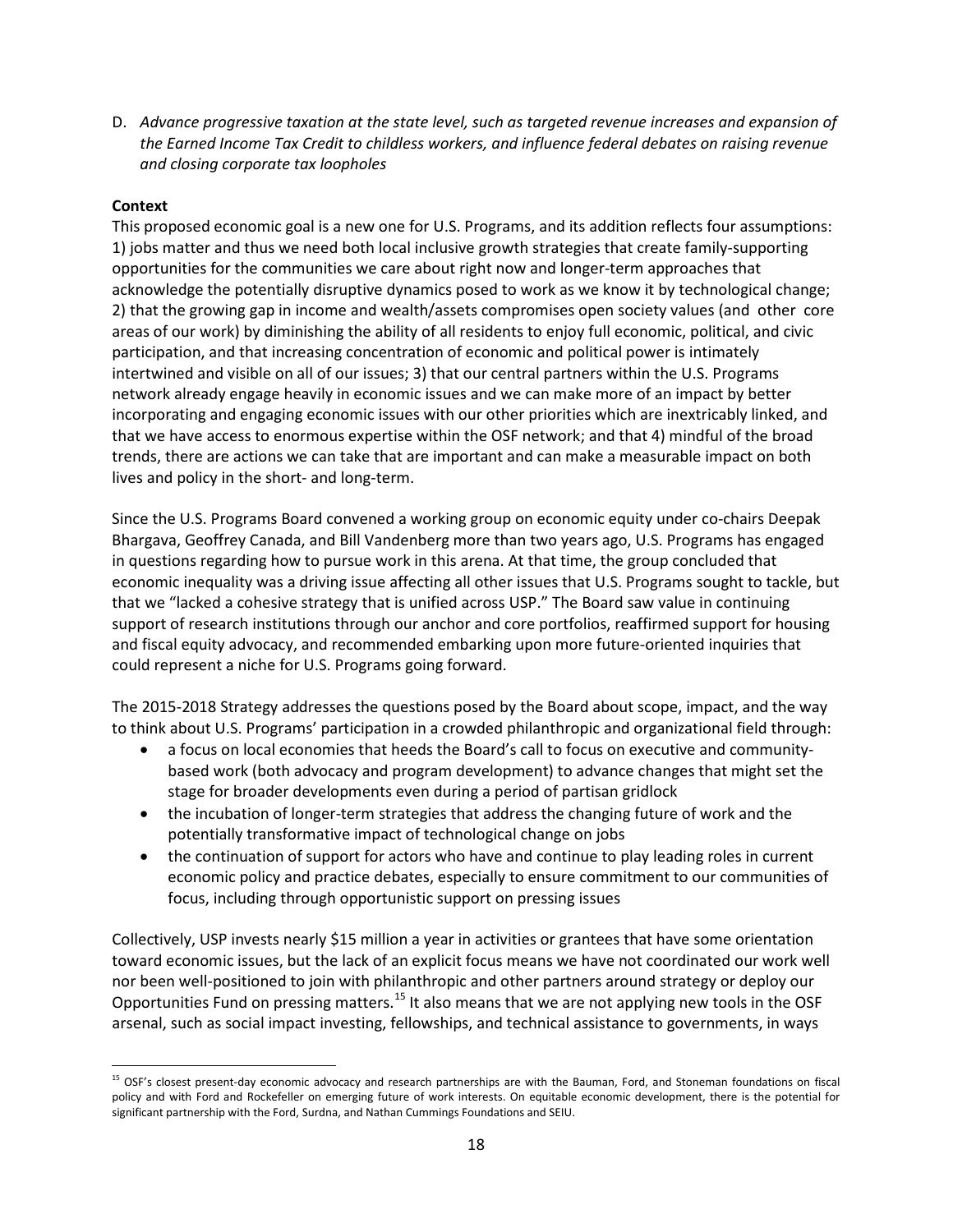that might strengthen the fields and places in which we work. U.S. Programs has significant relationships and partnerships to draw upon: INET, several anchor grantees (CBPP and CAP), our growing relationships with progressive labor, local efforts developing through our Open Places Initiative and Campaign for Black Male Achievement/My Brother's Keeper Initiative.

The four initial strategies presented here will be fleshed our further over the remainder of 2014 through conversations with our partners in the network and in the field, further research and convenings if necessary, and dialogue with the board. We will articulate objectives for 2015-2018, as the other goals have, by the end of the calendar year. Ultimately, in addition to these new approaches, we believe that the adoption of the larger goal and areas of focus will enable us to strengthen our existing efforts, such as the ways in which economic efforts can and should promote employment opportunities for those returning from prison, and develop better ways to further our core values, whether through local efforts to realize "high-road economic strategies" or public policy shifts needed to ensure our communities of focus are adequately advanced.

## **Strategies**

#### *A. Increase the capacity of localities to create high-road approaches to economic development and policy that result in higher employment and fairer distribution of municipal revenue*

Three factors combine to compel U.S. Programs to turn to local economies as a level of intervention. The first is that the national paralysis around the economy means that one of the few places for real impact by shifts in policy and opportunity is at the local level. Secondly, we have learned already from the experiences of the Open Places Initiative sites, where cities such as Buffalo and San Diego are looking for new models to generate, attract, and invest revenue while protecting the quality of life and working conditions of residents and their families. Finally, we fear an increasing divide into tiers where larger cities with greater financial and civic infrastructure and capacity become laboratories for economic policy and development models, and others are bereft of additional investment and attention from national foundations and organizations. We are also aware of the increased attention that the 2013 elections of mayors including de Blasio and Walsh has placed on urban efforts to address inequality.

The following preliminary tactics are indications of future direction, to be refined over the remainder of 2014.

- Support increased capacity in localities to generate equitable economic growth models and policies, with a particular interest in southern and southwestern places where we have been less active at the local level
- New investments in intermediary organizations that develop ideas to strengthen local economies and advance alternative models for economic development, potentially including new ways to partner with or advance ideas for local governments (e.g., Future Local Economies Fellows)
- Introduction of new tools to support economic development including impact investing and fellowships

# *B. Advance longer-term efforts to promote policies that recognize the shifting nature of jobs and work*

Building off our existing inquiry into the Future of Work, we will develop and promote policies and practices that acknowledge the potential significant changes in what work will be and what it will mean in the future. Among the core questions that will drive the development of specific programs and policies are the following: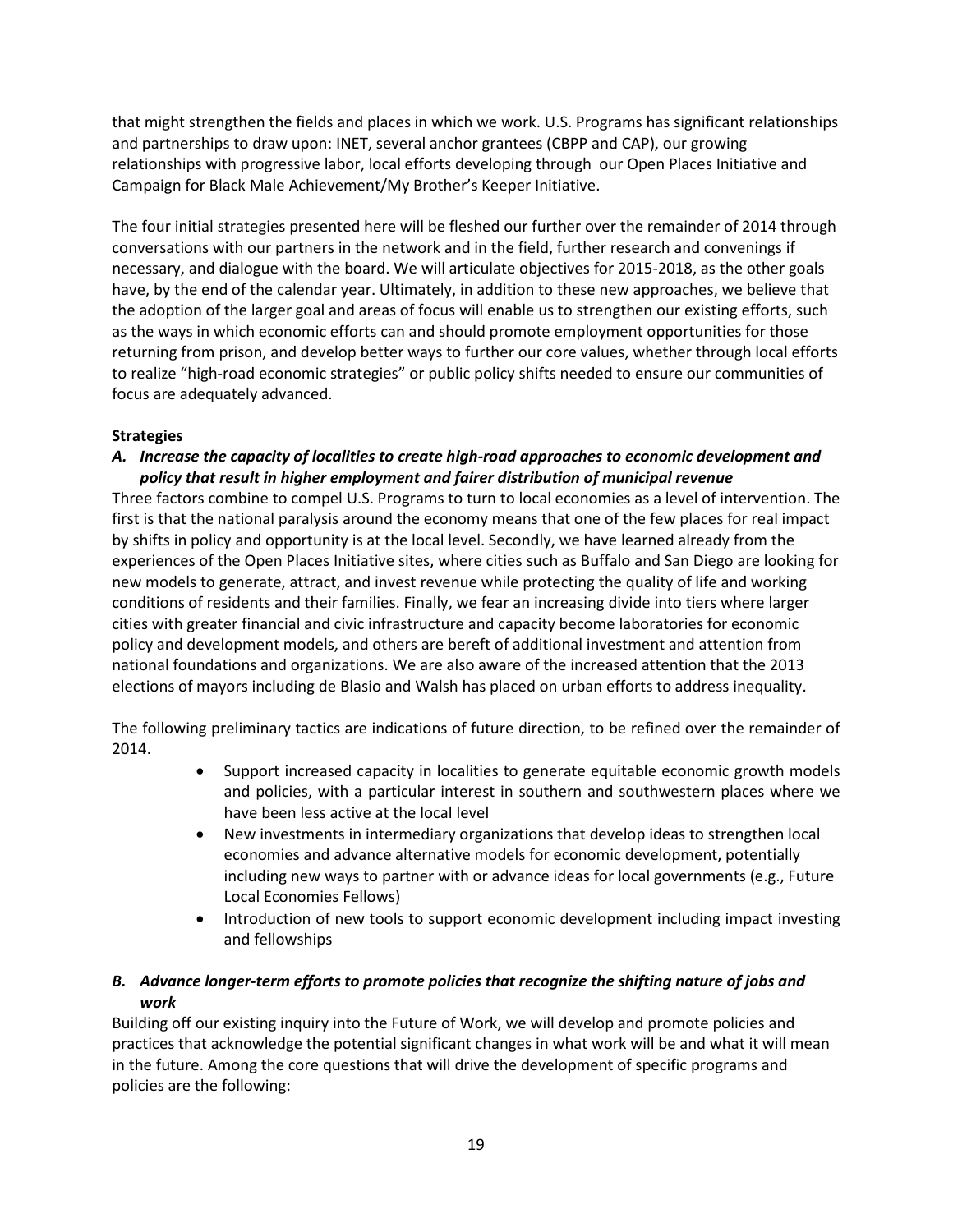- Which specific emerging technologies and their use could significantly impact the jobs, types of work, and structure of work on which advocates for our communities of concern are relying to improve and grow?
- What is the range of likely possibilities for how the relationship between employees and employers will transform given the use of emerging technologies?
- What models in business, policy, and community life could alleviate the negative impact and increase the positive impact of the way work and jobs will transform given the use of emerging technologies?

In developing our strategies going forward, two core principles involve (1) ensuring that attention to our communities of focus is integrated into the broader research and policy development agendas, and (2) we take full advantage of the diverse array of actors engaged in the "future of work" inquiries (both those within our network and those outside). This strategy may lend itself less to a traditional grant making portfolio and more to the seeding of pilot programs and models and the support of ongoing new thinking.

## *C. Provide opportunistic support of campaigns that will provide opportunities for family-supporting job opportunities for our communities of interest, including people with criminal records, young boys and men of color, communities of color and immigrants*

While we do not see U.S. Programs developing a permanent funding area to support organizing and advocacy around low-wage work, where our research indicates that several large institutional funders are well-represented, we do want to provide support where there are opportunities for victories that would immediately improve lives while advancing the larger policy debate nationally. These requests would be evaluated on a case-by-case basis out of the Opportunities Fund.

## *D. Change policy on the state level on progressive taxation and revenue distribution, such as targeted revenue increases and expansion of the Earned Income Tax Credit to childless workers, and influence federal debates on raising revenue and closing corporate tax loopholes*

**Tactics:**

- Support state-based advances on progressive taxation and revenue distribution via continued investment in the State Priorities Partnership (aka State Fiscal Analysis Initiative), the statebased complement to the federal focus of the Center on Budget and Policy Priorities, an anchor grantee
- Maintain sharply focused investments in narrative and messaging work that provides strategic communications support to federal and state level advocates leading campaigns to raise revenues, an area where, historically, progressives have lost consistently over the past two decades
- Provide targeted field support to increase engagement on federal and state level revenue increases from small business and faith-based leaders

## **Categories of Work**

Fields: Access to economic opportunity, campaign finance jurisprudence, political participation of citizens, criminal justice sector reform Concepts: Open Places Initiative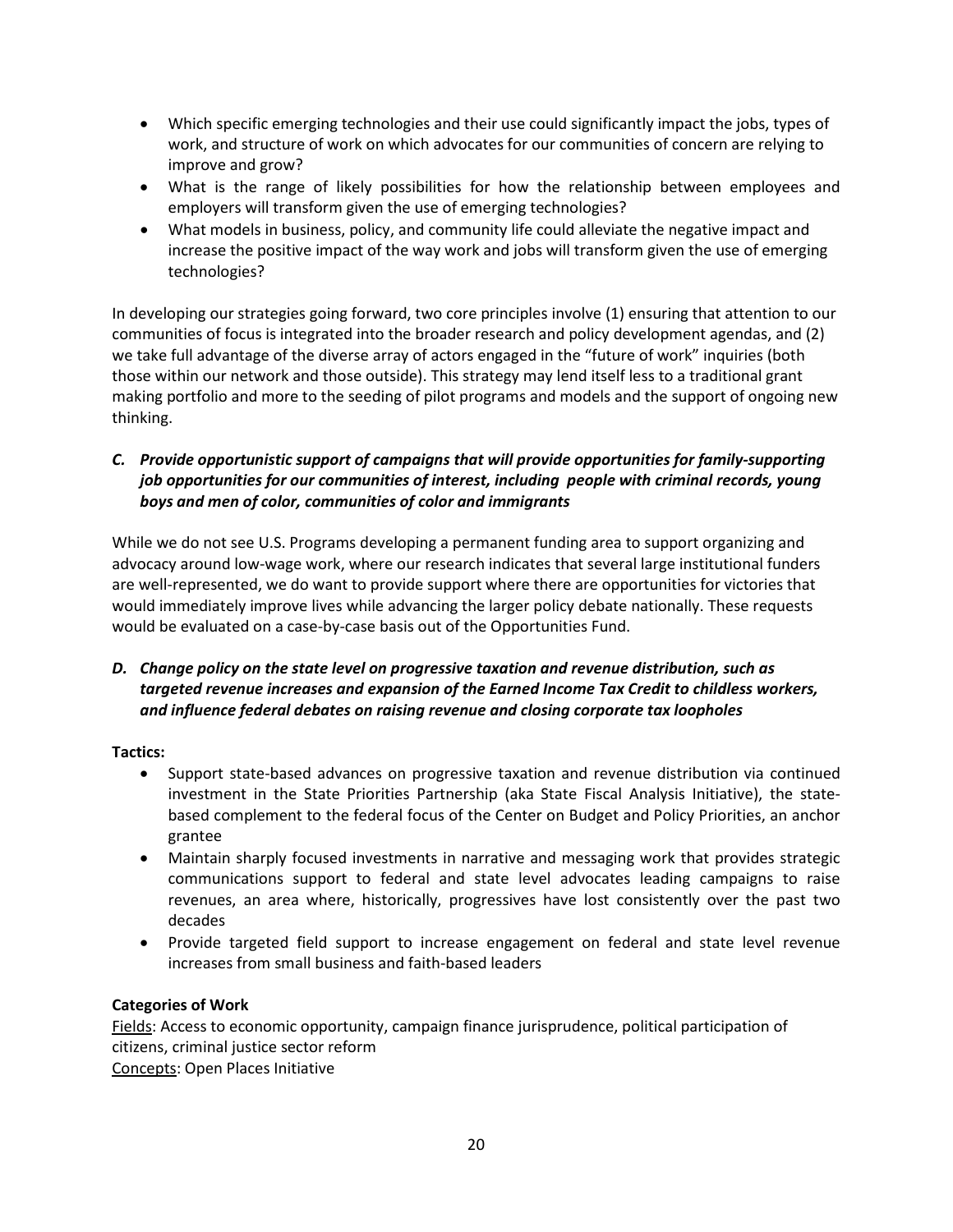**Anchors:** Center for Community Change, Center on Budget and Policy Priorities, Center for American Progress

**Cores:** Center for Working Families, PICO National Network, National Council of La Raza, Roosevelt Institute, Center for Responsible Lending, Economic Policy Institute, National Employment Law Project

# **Part Three: Internal Shared Frameworks and Initiatives**

For the period of 2015-2018, U.S. Programs will look to create "internal shared frameworks" that capture areas of interest for USP on efforts that are timely and around which there are several programs and new initiatives operating.

# **2020 and Distortions in American Democracy:**

Taking up the challenge presented by George Soros's memo on distortions in democracy, <sup>[16](#page-20-0)</sup> USP is developing an internal shared framework to align our work in a number of areas with the goal of securing fundamental reform by the year 2020, when the next census and redistricting process will take place in conjunction with a seminal election. This work will extend beyond an election-only emphasis to include the development of new political and community leadership and on-the-ground civic capacity.

The 2020 Project is intended to connect the interests of nearly all programs, from voting rights to immigrant political engagement to confronting prison-based gerrymandering to the development of civic capacity through the Civic Core and local Open Places efforts, among others. The project will feature significant consultation and engagement with our anchor and core grantees, Democracy Alliance partners and other donors, and field leaders, such as Planned Parenthood, progressive labor, and other allies.

Beginning in 2015 with initial investments, U.S. Programs anticipates seeking to have national impact by and in 2020, through targeted work in a small number of states. States such as Arizona, Georgia, or North Carolina, are quickly changing demographically and rising in political significance. They are often where the most compelling opportunities to confront distortions in democracy exist. New U.S. Programs investments would complement existing work on voting rights, voting systems reforms, and money in politics and, in a small number of states, our options, in conjunction with OSPC, could include:

- Changing redistricting processes to create fair redistricting policies that ensure diversity in elected representation, lead to more competitive congressional and legislative elections, and challenge prison gerrymandering
- Securing a more "complete count" in the decennial census, targeting census outreach in metropolitan areas with the largest numbers of people who are likely to be undercounted, including undocumented immigrants, very low-income people, and formerly incarcerated persons
- Increasing rates of voter participation from constituencies that comprise the so-called Rising American Electorate and that may be underrepresented in voter turnout relative to population share, including Latino, African American, Asian American, and youth communities
- Enhancing leadership pipelines to grow the number of open society leaders, elected or otherwise, from the Rising American Electorate

<span id="page-20-0"></span><sup>16</sup> George Soros, *US Strategy* (August 16, 2013)  $\overline{\phantom{a}}$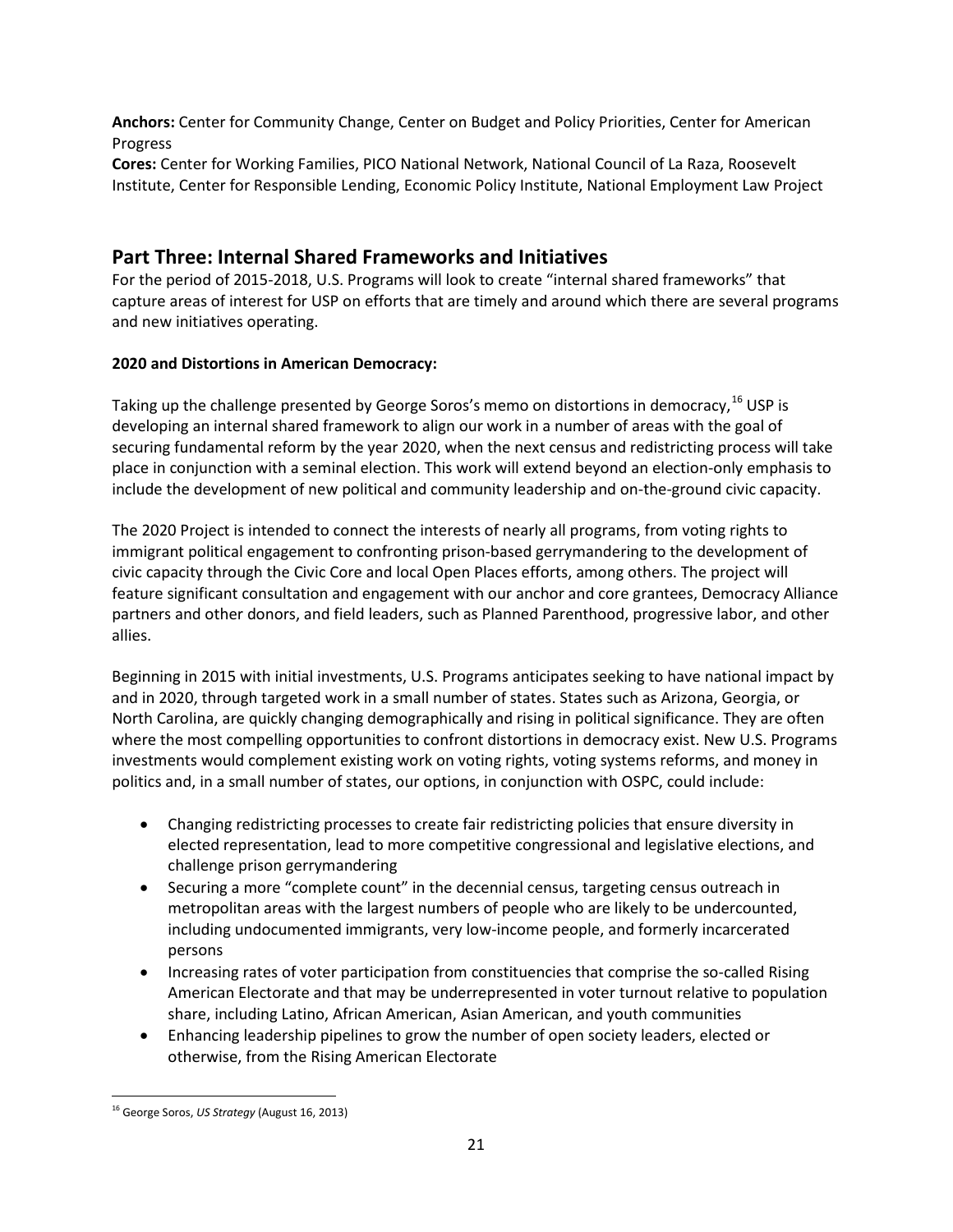• Building the capacity of community-based organizations to catalyze political engagement throughout the year and not solely around elections

The project would begin in 2015 and likely run through 2022, when the first elections under newly redistricted seats would occur. U.S. Programs board and staff are currently working to identify big ideas and develop a concise strategic focus to propose for the board's future consideration.

#### **Places:**

While U.S. Programs is a national foundation working toward a vision for the United States, we believe that we should also concentrate on the role of specific (local) places in advancing our broader priorities. The commitment to establishing a Baltimore field office in 1997 was the result of George Soros' desire to understand the political, social and economic dynamics, including the impact of national policies, in urban centers. U.S. Programs chose to establish a field office in Baltimore precisely because of the recognition of the complexity of achieving change in a federalist society.<sup>17</sup>

The Open Places Initiative (OPI) launched formally in 2013 is similarly dedicated to providing a platform for the transformation of local places by supporting enhanced civic capacity over the long term.

U.S. Programs has also engaged in significant local grant making as we have invested in the local applications of national strategies such as in the areas of policing reform (New York City), transparency and government accountability (New Orleans), ending mass incarceration (California), journalism (Wisconsin), and civic engagement (North Carolina). Sometimes we have invested in one place through multiple avenues, such as New Orleans or New York City, which comes with its own set of consequences, including the potential for both larger scale change than had been imagined and false expectations of ongoing support.

For the 2015-2018 strategy, U.S. Programs will advance its work regarding "places" by experimenting further with efforts to:

- Develop a new portfolio designed to improve the capacity of local government actors to advance policy and program in areas of core concern to U.S. Programs, and to invest in a meaningful pipeline of new voices into government
- Establish a new tranche of place-based investments building upon our experience with the Open Places Initiative that focuses more intentionally on portions of the United States that are experiencing demographic shifts but may lack civic capacity (e.g., the South and Southwest)
- Make opportunistic investments at the local level where there are key moments to advance our priorities, particular in localities where there is under-investment

# **Part Four: Operational Strategy**

 $\overline{\phantom{a}}$ 

We recognize in this plan that a successful operations strategy is essential if we wish to accomplish our programmatic goals. To that end, the 2015-2018 operations strategy will be guided by the following objectives:

<span id="page-21-0"></span><sup>&</sup>lt;sup>17</sup> In the early years, OSI-Baltimore's criminal justice, urban debate league and community justice programs related to national USP initiatives as well as local priorities, but its other programs—workforce & economic development, drug addiction treatment, and education & youth development—responded solely to local and state imperatives.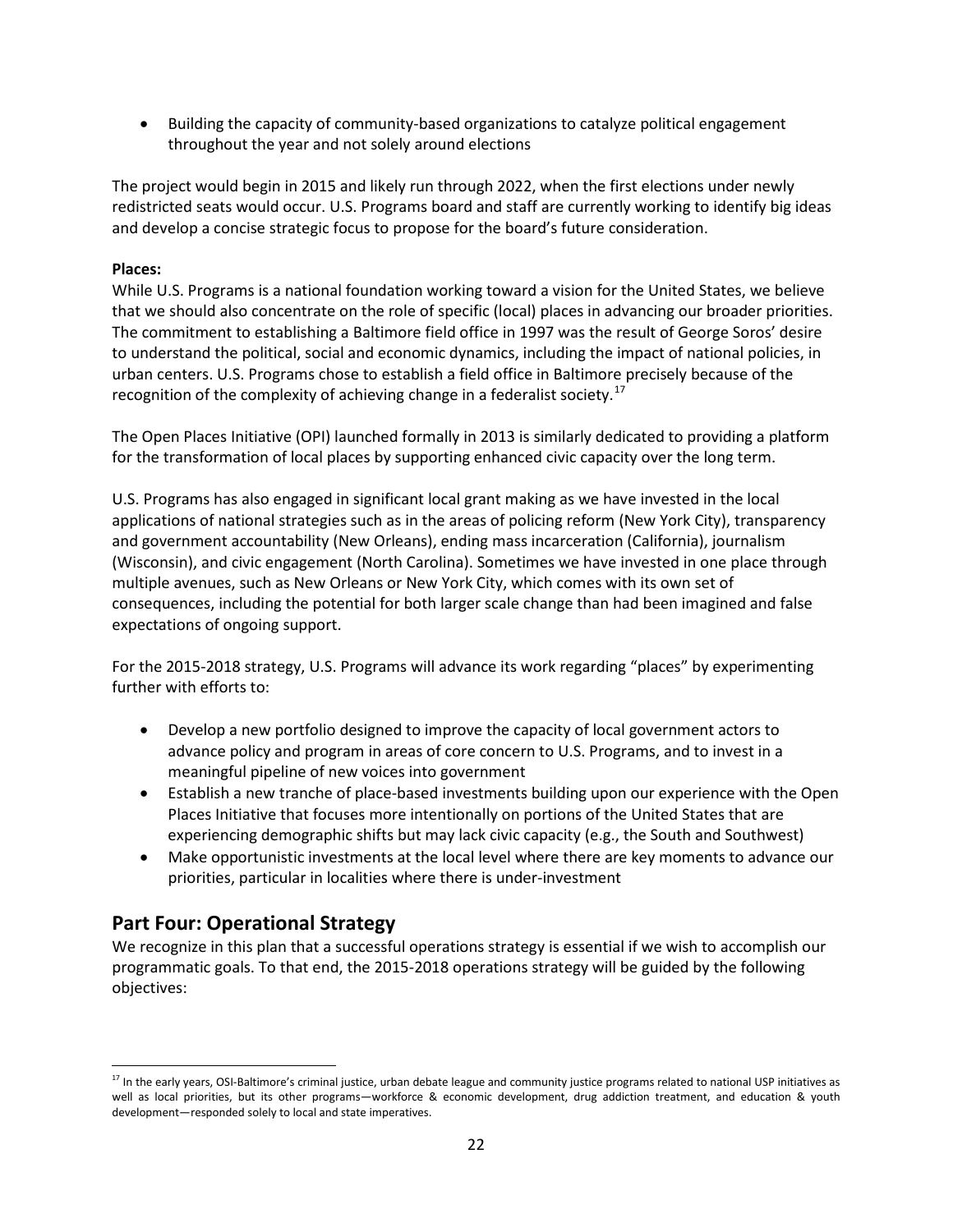- Support and cultivate the skills of staff and create a work culture that is positive, respectful, challenging and reflective, and that embodies the values that drive us as an institution
- Support the work of programmatic staff through the creation of more efficient grant making processes, including decentralization of grant making authority, and enhanced access to resources for professional development
- Enhance our capacity to measure the impact of our work by strengthening our evaluation capacities
- Provide strategic communications support to program staff initiating foundation concepts, improve the capacity of our grantees, and improve the capacity of program staff to evaluate the communications capacity and effectiveness of their grantees
- Create an operations structure that accomplishes the above goals, that can respond to new opportunities and challenges and that works to distribute human and fiscal resources in ways that advance our mission

To accomplish the above, we have begun to orient our fiscal and human resources appropriately. We have recently hired a Director of Operations; intend to strengthen our communications team by bringing on a Senior Communications Officer and Office to help with external and internal communications and to support program staff in their work with grantees; and, will strengthen our relationship with the Grant Making Support and Strategy Units while rethinking what kind of capacity we need within U.S. Programs to most effectively support our grant making processes, portfolio reviews, and evaluate our impact.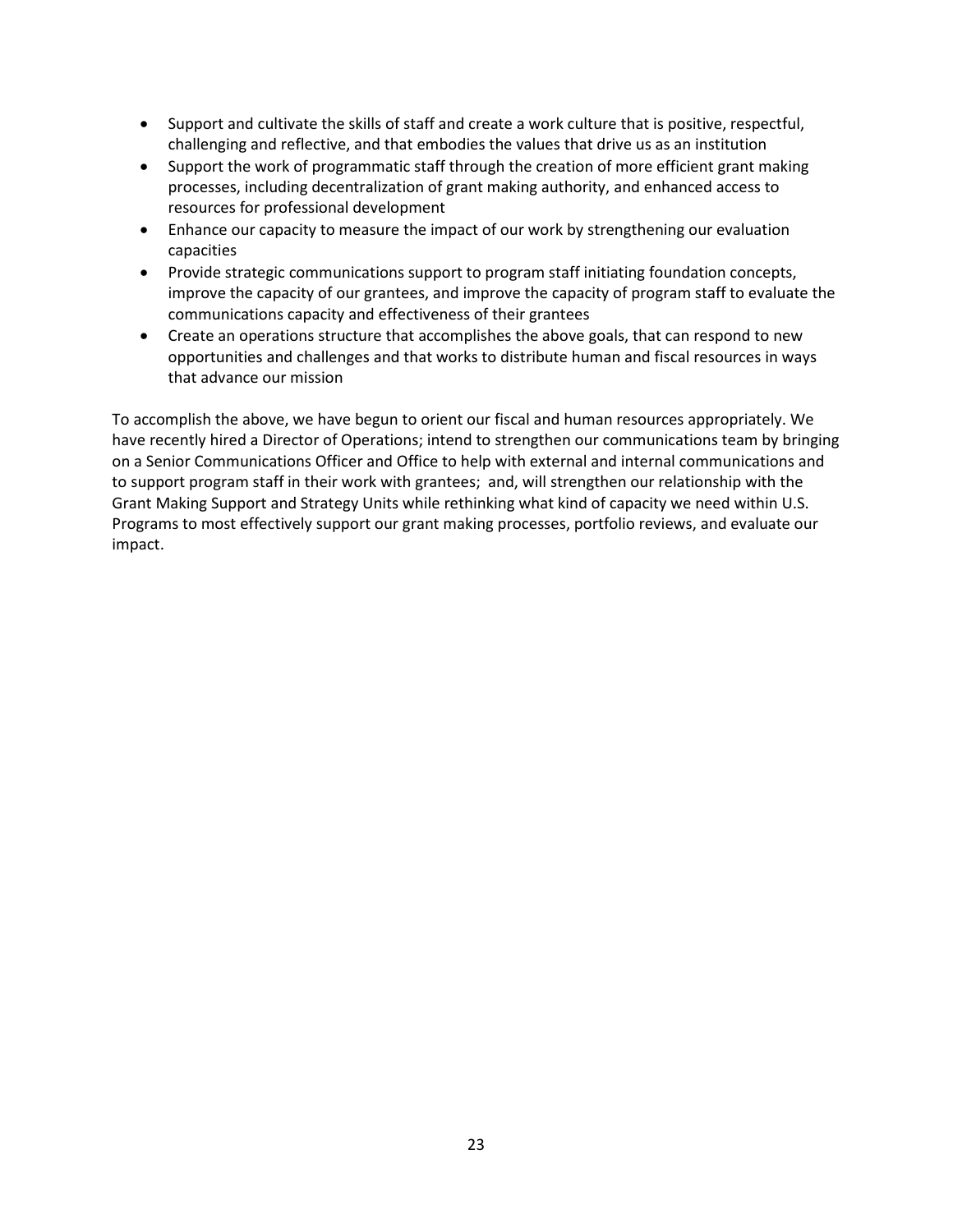#### **APPENDIX A: FIELDS AND FOUNDATION INITIATIVES OF U.S. PROGRAMS, AND SHARED FRAMEWORKS IN WHICH THE U.S. PARTICIPATES**

#### **FIELDS:**

We seek to identify strong and trusted partners within each of these fields who share our values and our aspirations. We recognize the critical perspectives and insights these groups bring to advancing work in each of these fields, and believe that their experience and expertise position them to identify the actions that need to be taken to advance our shared goals.

U.S. Programs supports the following Open Society Foundations fields: access to economic opportunity, challenging the health establishment to advance human rights, combating xenophobia and racism, equal access to quality primary and secondary education, human rights monitoring and documentation, migrant and immigrant rights, civic reform infrastructure, drug policy reform, government integrity, security sector reform, criminal justice sector reform, judicial system reform, political participation of citizens, and public interest media.

#### **FOUNDATION INITIATIVES**

**School Push-Out**: Ensure strength and coordination of field of educational reform, juvenile justice, and civil rights advocacy groups devoted to combating school push-out policies by increasing networking and rapid response communications capacity.

**Campaign for Black Male Achievement:** Recognizing the failure of past philanthropic efforts to provide enduring support for the field of black male achievement, CBMA exercises leadership in mobilizing donors and field partners to establish new anchor institutions and resource hubs to ensure that the black male achievement field is sustained beyond OSF's initial investment.

**The California Campaign for Sentencing and Correctional Reform:** Developed to reduce incarceration in the state of California through a campaign designed to take advantage of the opportunity in the state to reduce prison populations created by the combined pressures of the financial crisis, a federal court order, and strong public sentiment that the justice system is broken.

**ACA Implementation to expand Medicaid Coverage for the Incarcerated:** Seeks to use the expansion of Medicaid in the states to encourage jurisdictions to develop policies and practice to enroll into for Medicaid coverage individuals with some level of justice system involvement, with the ultimate goal of reducing future contact with the justice system.

**ACA Implementation to Advance Drug Policy Reform:** Across U.S. Programs, we seek to take the fullest possible advantage of national health care reform and the opportunities it provides to reduce barriers to access by drug users to health care systems and harm reduction services, with the goal of establishing a health centered approach to drug use and addiction.

OSI-Baltimore is also taking advantage of the Affordable Care Act to close the addiction treatment gap in three ways: 1) working with key departments of the State of Maryland to enroll prisoners in Medicaid so that, upon their release, they will be enrolled in health care insurance (Medicaid), almost always for the first time; 2) ensuring that certain modalities of treatment effective for treating heroin and other opiate addiction is made widely available; and 3) through a program related investment (a loan guarantee), we are supporting one of the 27 non-profit CO-OPs (Consumer Operated and Oriented Plan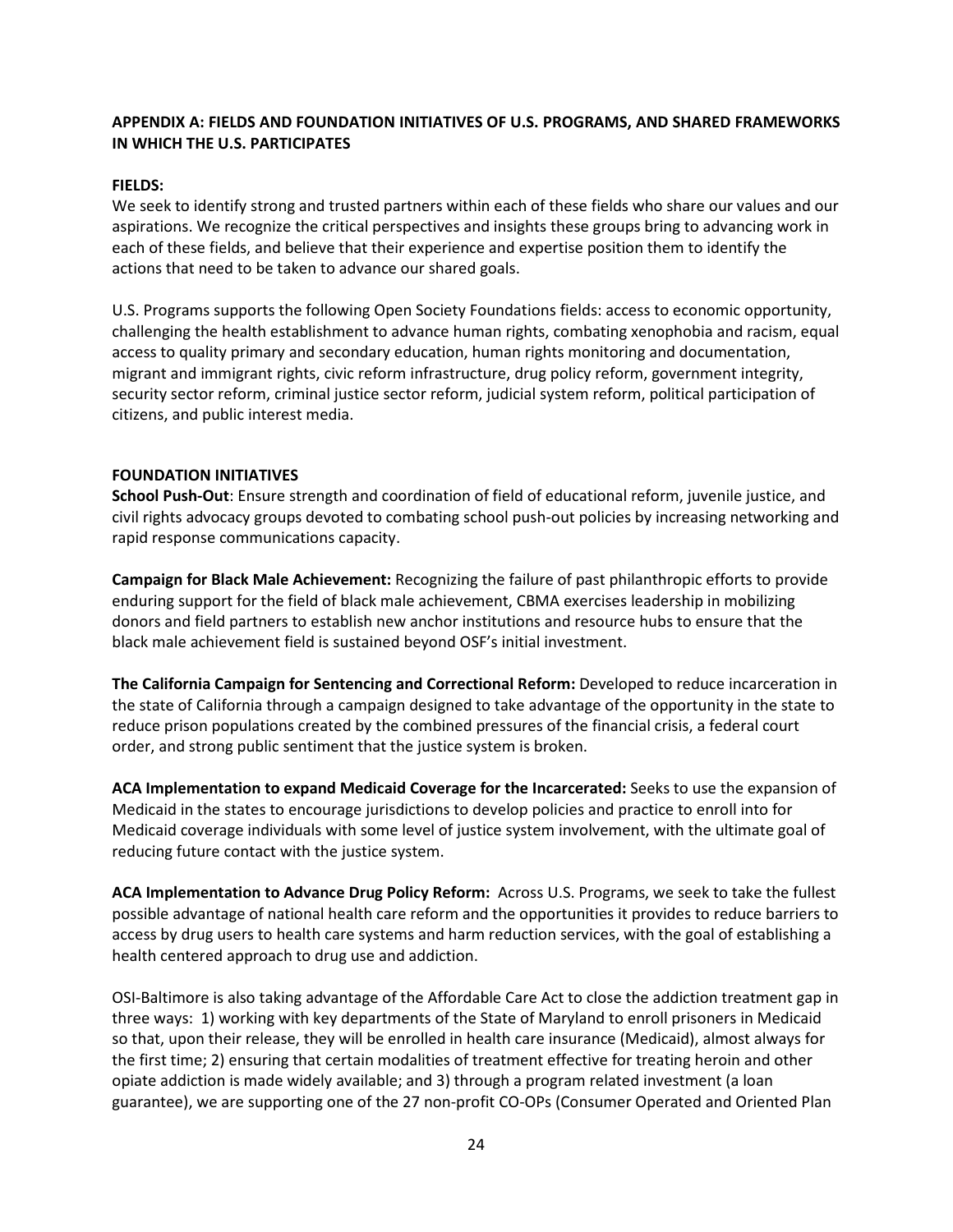Programs) established by the federal Department of Health and Human Services under the Affordable Care Act to ensure that health care is, in fact, affordable to low-income people who earn too much to be eligible for Medicaid.

**The New York City Police Accountability Campaign**: Designed to build on the growing public concern about excessive stop and frisk practices to force a series of policy and practice changes to reduce discriminatory policing and promote greater public engagement and accountability.

**End the automatic prosecution of youth as adults in Maryland:** In 2009, OSI-Baltimore launched a multi-year campaign to end state officials' practice of automatically prosecuting youth as adults for certain crimes and housing them in adult jails pretrial. By supporting research, youth organizing, advocacy, and communications strategies, OSI-Baltimore and its grantees have contributed to the reduction of the youth population at the Baltimore City adult jail from over 100 in 2009 to less than 40 in 2013. This year, OSI's grantees successfully advocated for a change in state policy that will allow more youth to have their cases transferred to the juvenile justice system.

**Reduce the prison population in Maryland through reform of parole policies and practices**: For over a decade, OSI-Baltimore has partnered with the Maryland Parole Commission and the national non-profit JFA-Institute to revise, implement and monitor new parole guideline to increase the number of people who could be released on parole. This work has contributed to an increase in the number of people who are granted parole from 25% to 40%. Additionally, these parole releases have contributed to a 10% reduction in the prison population.

**Drones**: The NSHR Campaign is contributing to a foundation led concept on drones policy, which may become a shared framework this year. The overarching goal is to promote greater accountability to civil society and to decrease resort to the use of lethal drones outside of battlefield contexts.

**Money in politics:** Given how Supreme Court doctrine has constrained the ability to address the undue influence of money in politics, we have developed and are now implementing a multi-year campaign to challenge and transform existing campaign finance jurisprudence. To achieve this goal, OSF and its allies will engage in work to develop and disseminate new thinking about the Constitution in the campaign finance area, bring cases to test and adopt new theories, reshape the composition of the Federal courts, and engage Americans in advocating for a Constitutional interpretation that promotes a diversity of voices in political debates and decision making. This effort entails coordinated efforts to use idea generation, communications, litigation, policy advocacy, public education, and organizing.

**The Open Places [Initiative:](http://www.opensocietyfoundations.org/voices/introducing-open-places-initiative)** Grows out of the realization that the ability of communities to respond to the challenges of devolution, shifting demographics, and Congressional infighting requires increased civic capacity, especially for efforts that attempt to further the full inclusion of those with low incomes, people of color, and other marginalized communities in civic, economic, and political life. By investing in collaborations among nonprofit organizations and by supporting their partnerships with government, business, and community, we aim to expand the potential of select local places (cities and regions) to pursue effective responses to the profound demographic, economic, and technological changes that are taking place throughout the country in order to increase equality, justice, and democratic practice. As part of the new initiative, we have awarded collaborations of organizations in Buffalo, San Diego, and Puerto Rico \$1.9 million each over two years, with the understanding that we will invest in these municipalities for at least three years and up to ten years. Our long-time commitment to these sites